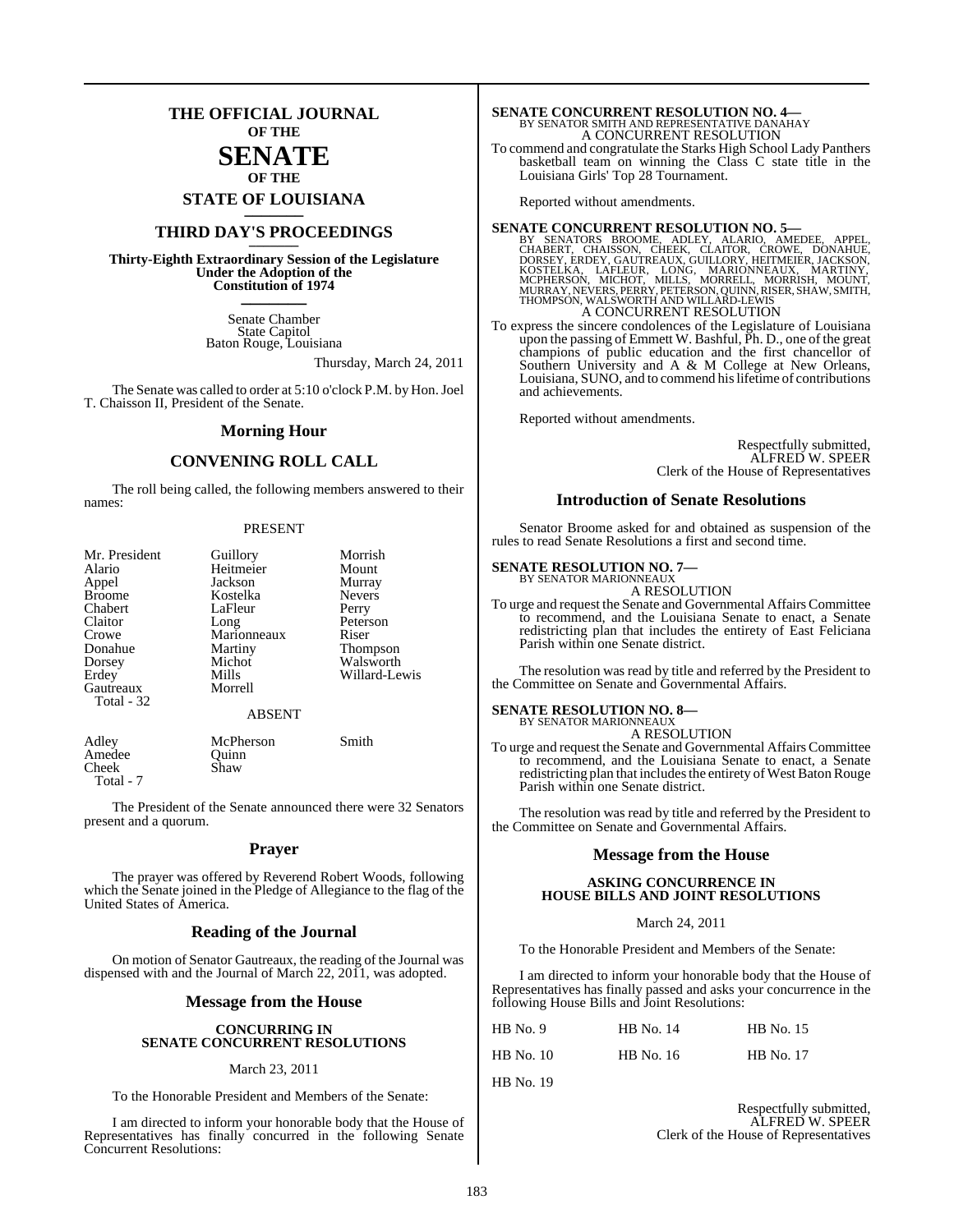## **Page 2 SENATE 3rd DAY'S PROCEEDINGS**

March 24, 2011

### **House Bills and Joint Resolutions on First Reading**

Senator Mount asked for and obtained a suspension of the rules to read House Bills and Joint Resolutions a first and second time by title and refer them to Committee.

#### **HOUSE BILL NO. 9—** BY REPRESENTATIVE ANDERS

AN ACT

To amend and reenact R.S. 3:3021, relative to provisions of Title 3 (Agriculture and Forestry) of the Louisiana Revised Statutes of 1950 which are limited in applicability to certain political subdivisions or local areas based upon population classifications; to specify applicability to one or more political subdivisions or local areas; and to provide for related matters.

The bill was read by title and referred by the President to the Committee on Agriculture, Forestry, Aquaculture, and Rural Development.

#### **HOUSE BILL NO. 10—** BY REPRESENTATIVE BARROW

AN ACT

To amend and reenact R.S. 25:752, 767(A), and 1253(A)(1)(r), relative to provisions of Title 25 (Libraries, Museums, and other Scientific and Cultural Facilities) of the Louisiana Revised Statutes of 1950 which are limited in applicability to certain political subdivisions or local areas based upon population classifications; to specify applicability to one or more political subdivisions or local areas; and to provide for related matters.

The bill was read by title and referred by the President to the Committee on Local and Municipal Affairs.

**HOUSE BILL NO. 14—** BY REPRESENTATIVES HUTTER AND DOWNS AN ACT

To amend and reenact R.S. 2:135.2 and 347, relative to provisions of Title 2 (Aeronautics) of the Louisiana Revised Statutes of 1950 which are limited in applicability to certain political subdivisions or local areas based upon population classifications; to specify applicability to one or more political subdivisions or local areas; and to provide for related matters.

The bill was read by title and referred by the President to the Committee on Transportation, Highways and Public Works.

#### **HOUSE BILL NO. 15—**

BY REPRESENTATIVES HUTTER AND DOWNS AN ACT

To amend and reenact R.S. 32:294(A), 391(C), 393(F)(1), 398(K)(1)(b), 412(A)(1), (2), (5), (6), (B)(1), (2), (7)(e)(i)(aa),  $(dd)(I), (e)(ii)(aa), and (dd)(I), 429(A)(2), 1252(7)(b)(i)$  and (ii), and 1733(A), relative to provisions of Title 32 (Motor Vehicles and Traffic Regulations) of the Louisiana Revised Statutes of 1950 which are limited in applicability to certain political subdivisions or local areas based upon population classifications; to specify applicability to one or more political subdivisions or local areas; to adjust population categories to retain applicability; and to provide for related matters.

The bill was read by title and referred by the President to the Committee on Transportation, Highways and Public Works.

#### **HOUSE BILL NO. 16—**

BY REPRESENTATIVES HUTTER AND DOWNS AN ACT

To amend and reenact R.S. 34:851.27(B)(8), 3521(A), and 3522(A), relative to provisions of Title 34 (Navigation and Shipping) of the Louisiana Revised Statutes of 1950 which are limited in applicability to certain political subdivisions or local areas based

upon population classifications; to specify applicability to one or more political subdivisions or local areas; and to provide for related matters.

The bill was read by title and referred by the President to the Committee on Commerce, Consumer Protection, and International Affairs.

**HOUSE BILL NO. 17—** BY REPRESENTATIVES HUTTER AND DOWNS AN ACT

To amend and reenact R.S. 48:512(C), 1309.2(A)(2), and 2106(A), relative to provisions of Title 48 (Roads, Bridges and Ferries) of the Louisiana Revised Statutes of 1950 which are limited in applicability to certain political subdivisions or local areas based upon population classifications; to specify applicability to one or more political subdivisions or local areas; and to provide for related matters.

The bill was read by title and referred by the President to the Committee on Transportation, Highways and Public Works.

#### **HOUSE BILL NO. 19—**

BY REPRESENTATIVE KATZ

AN ACT To amend and reenact R.S. 28:53(G)(7)(introductory paragraph), 215.1, and 478(E)(introductory paragraph), relative to the provisions of Title 28 (Mental Health) of the Louisiana Revised Statutes of 1950 which are limited in applicability to certain political subdivisions or local areas based upon population classifications; to specify applicability to one or more political subdivisions or local areas; and to provide for related matters.

The bill was read by title and referred by the President to the Committee on Health and Welfare.

#### **Message from the House**

#### **ASKING CONCURRENCE IN HOUSE CONCURRENT RESOLUTIONS**

#### March 23, 2011

To the Honorable President and Members of the Senate:

I am directed to inform your honorable body that the House of Representatives has finally passed and asks your concurrence in the following House Concurrent Resolutions:

HCR No. 7 HCR No. 8

Respectfully submitted, ALFRED W. SPEER Clerk of the House of Representatives

#### **House Concurrent Resolutions**

Senator Dorsey asked for and obtained a suspension of the rules to read House Concurrent Resolutions a first and second time.

**HOUSE CONCURRENT RESOLUTION NO. 7—**<br>BY REPRESENTATIVES PATRICIA SMITH, AUBERT, AUSTIN BADON, BARROW, BISHOP, BROSSETT, BURRELL, DIXON, FRANKLIN,<br>GALLOT, HARDY, HONORE, GIROD JACKSON, MICHAEL JACKSON,<br>ROSALIND JONES, LAFON A CONCURRENT RESOLUTION

To commend the Jubilee Christian Center Church upon its dedication of its new edifice.

The resolution was read by title. Senator Dorsey moved to concur in the House Concurrent Resolution.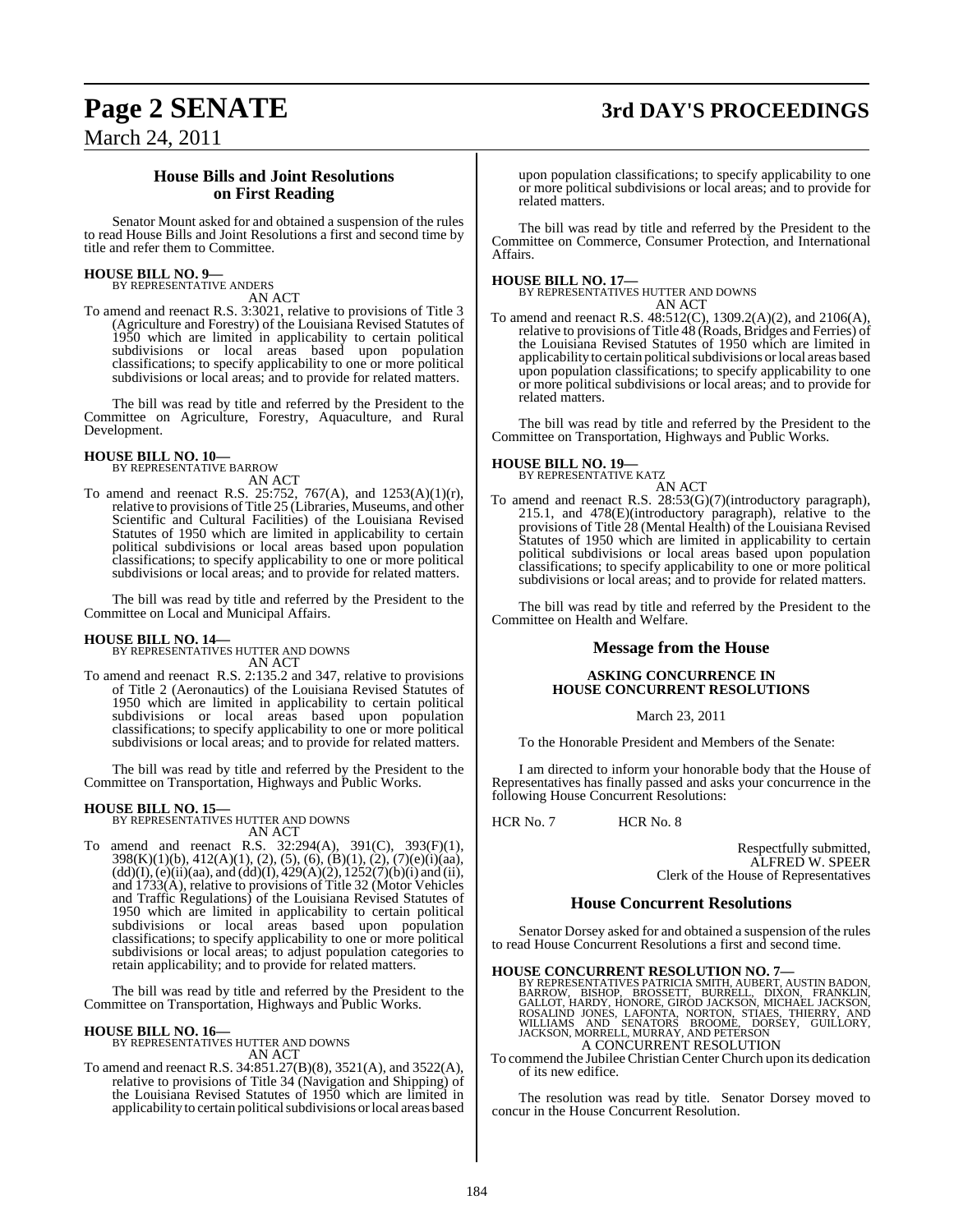# **3rd DAY'S PROCEEDINGS Page 3 SENATE**

### **ROLL CALL**

The roll was called with the following result:

#### YEAS

| Mr. President | Heitmeier   | Morrish       |
|---------------|-------------|---------------|
| Alario        | Jackson     | Mount         |
| Appel         | Kostelka    | Murray        |
| <b>Broome</b> | LaFleur     | <b>Nevers</b> |
| Chabert       | Long        | Perry         |
| Cheek         | Marionneaux | Peterson      |
| Dorsey        | Martiny     | Riser         |
| Erdey         | Michot      | Thompson      |
| Gautreaux     | Mills       | Walsworth     |
| Guillory      | Morrell     | Willard-Lewis |
| Total - 30    |             |               |
|               | <b>NAYS</b> |               |
| Total - 0     |             |               |

#### ABSENT

| Adley     | Crowe     | Ouinn |
|-----------|-----------|-------|
| Amedee    | Donahue   | Shaw  |
| Claitor   | McPherson | Smith |
| Total - 9 |           |       |

The Chair declared the Senate concurred in the House Concurrent Resolution and ordered it returned to the House.

## **HOUSE CONCURRENT RESOLUTION NO. 8—** BY REPRESENTATIVE ARNOLD AND SENATOR SMITH

A CONCURRENT RESOLUTION

To commend John P. Ducrest, commissioner of the Louisiana Office of Financial Institutions, on being named chairman of the Conference of State Bank Supervisors.

The resolution was read by title. Senator Heitmeier moved to concur in the House Concurrent Resolution.

#### **ROLL CALL**

The roll was called with the following result:

#### YEAS

| Mr. President     | Gautreaux   | Morrell         |
|-------------------|-------------|-----------------|
| Alario            | Guillory    | Morrish         |
|                   |             |                 |
| Appel             | Heitmeier   | Mount           |
| <b>Broome</b>     | Jackson     | Murray          |
| Chabert           | Kostelka    | <b>Nevers</b>   |
| Cheek             | LaFleur     | Perry           |
| Claitor           | Long        | Peterson        |
| Crowe             | Marionneaux | Riser           |
| Donahue           | Martiny     | <b>Thompson</b> |
| Dorsey            | Michot      | Walsworth       |
| Erdey             | Mills       | Willard-Lewis   |
| <b>Total - 33</b> |             |                 |
|                   | <b>NAYS</b> |                 |
| Total - 0         |             |                 |
|                   | ABSENT      |                 |

| Adley     | McPherson | Shaw  |
|-----------|-----------|-------|
| Amedee    | Ouinn     | Smith |
| Total - 6 |           |       |

The Chair declared the Senate concurred in the House Concurrent Resolution and ordered it returned to the House.

# March 24, 2011

#### **Rules Suspended**

Senator Murray asked for and obtained a suspension of the rules to take up at this time:

#### **Senate Bills and Joint Resolutions on Third Reading and Final Passage**

**SENATE BILL NO. 4—** BY SENATOR AMEDEE

#### AN ACT

To amend and reenact R.S. 30:2055.2(A), relative to provisions of Title 30 (Minerals, Oil, and Gas and Environmental Quality) of the Louisiana Revised Statutes of 1950, which are limited in applicability to certain political subdivisions or local areas based upon population classifications; to specify applicability to one or more political subdivisions or local areas; and to provide for related matters.

The bill was read by title. Senator Murray moved the final passage of the bill.

#### **ROLL CALL**

The roll was called with the following result:

#### YEAS

| Mr. President<br>Alario<br>Appel<br>Broome<br>Chabert<br>Cheek<br>Claitor<br>Crowe<br>Donahue<br>Dorsey<br>Erdev<br>Total - 32<br>Total - 0 | Gautreaux<br>Guillory<br>Heitmeier<br>Jackson<br>Kostelka<br>LaFleur<br>Long<br>Martiny<br>Michot<br>Mills<br>Morrell<br><b>NAYS</b> | Morrish<br>Mount<br>Murray<br><b>Nevers</b><br>Perry<br>Peterson<br>Riser<br>Thompson<br>Walsworth<br>Willard-Lewis |
|---------------------------------------------------------------------------------------------------------------------------------------------|--------------------------------------------------------------------------------------------------------------------------------------|---------------------------------------------------------------------------------------------------------------------|
|                                                                                                                                             | <b>ABSENT</b>                                                                                                                        |                                                                                                                     |
| Adley<br>Amedee<br>Marionneaux<br>Total - 7                                                                                                 | McPherson<br>Quinn<br>Shaw                                                                                                           | Smith                                                                                                               |

The Chair declared the bill was passed and ordered it sent to the House. Senator Murray moved to reconsider the vote by which the bill was passed and laid the motion on the table.

## **SENATE BILL NO. 5—** BY SENATOR MURRAY

AN ACT To amend and reenact R.S. 6:966.1(C), relative to provisions of Title 6 (Banks and Banking) of the Louisiana Revised Statutes of 1950, which are limited in applicability to certain political subdivisions or local areas based upon population classifications; to specify applicability to one or more political subdivisions or local areas; and to provide for related matters.

The bill was read by title. Senator Murray moved the final passage of the bill.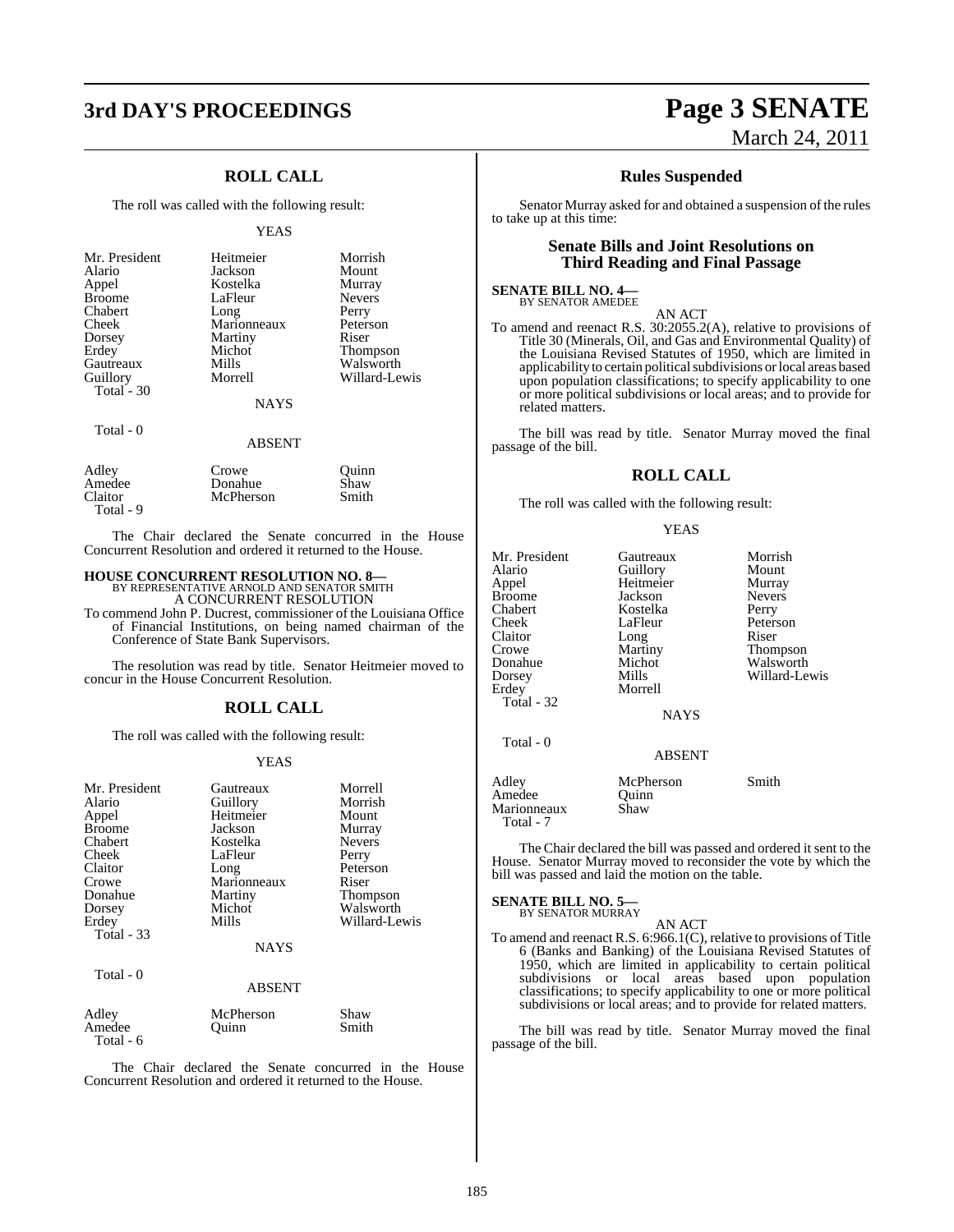## **ROLL CALL**

The roll was called with the following result:

#### YEAS

| Mr. President<br>Alario<br>Appel<br><b>Broome</b><br>Chabert<br>Cheek<br>Claitor<br>Crowe<br>Donahue<br>Dorsey<br>Erdey<br>Total - 32 | Gautreaux<br>Guillory<br>Heitmeier<br>Jackson<br>Kostelka<br>LaFleur<br>Long<br>Martiny<br>Michot<br>Mills<br>Morrell<br><b>NAYS</b> | Morrish<br>Mount<br>Murray<br><b>Nevers</b><br>Perry<br>Peterson<br>Riser<br>Thompson<br>Walsworth<br>Willard-Lewis |
|---------------------------------------------------------------------------------------------------------------------------------------|--------------------------------------------------------------------------------------------------------------------------------------|---------------------------------------------------------------------------------------------------------------------|
| Total - 0                                                                                                                             | <b>ABSENT</b>                                                                                                                        |                                                                                                                     |
| Adley<br>Amedee<br>Marionneaux                                                                                                        | McPherson<br>Ouinn<br>Shaw                                                                                                           | Smith                                                                                                               |

The Chair declared the bill was passed and ordered it sent to the House. Senator Murray moved to reconsider the vote by which the bill was passed and laid the motion on the table.

#### **SENATE BILL NO. 6—** BY SENATOR MURRAY

Total - 7

AN ACT

To amend and reenact R.S.  $4:149.5(B)(1)$  and  $214(A)(4)$ , relative to provisions of Title 4 (Amusements and Sports) of the Louisiana Revised Statutes of 1950, which are limited in applicability to certain political subdivisions or local areas based upon population classifications; to specify applicability to one or more political subdivisions or local areas; and to provide for related matters.

The bill was read by title. Senator Murray moved the final passage of the bill.

#### **ROLL CALL**

The roll was called with the following result:

#### YEAS

| Mr. President<br>Alario<br><b>Broome</b><br>Chabert<br>Donahue | Guillory<br>Heitmeier<br>Jackson<br>Kostelka<br>LaFleur<br>Martiny | Mills<br>Morrell<br>Murray<br>Perry<br>Peterson<br>Willard-Lewis |
|----------------------------------------------------------------|--------------------------------------------------------------------|------------------------------------------------------------------|
| Dorsey<br>Gautreaux<br>Total - 20                              | Michot<br><b>NAYS</b>                                              |                                                                  |
| Appel<br>Claitor<br>Crowe<br>Total - 9                         | Erdey<br>Long<br>Mount                                             | <b>Nevers</b><br>Riser<br><b>Thompson</b>                        |
|                                                                | <b>ABSENT</b>                                                      |                                                                  |
| Adley                                                          | McPherson                                                          | Smith                                                            |

Amedee Morrish Walsworth

## **Page 4 SENATE 3rd DAY'S PROCEEDINGS**

Cheek Quinn<br>
Marionneaux Shaw Marionneaux Total - 10

The Chair declared the bill was passed and ordered it sent to the House. Senator Murray moved to reconsider the vote by which the bill was passed and laid the motion on the table.

#### **Explanation of Vote**

Senator Broome stated she intended to vote nay on Senate Bill No. 6, and asked that the Official Journal so state.

## **SENATE BILL NO. 7—**<br>BY SENATOR QUINN

AN ACT

To amend and reenact Children's Code Articles 312(B) and 407(A), relative to provisions of the Children's Code which are limited in applicability to certain political subdivisions or local areas based upon population classifications; to specify applicability to one or more political subdivisions or local areas; and to provide for related matters.

The bill was read by title. Senator Murray moved the final passage of the bill.

#### **ROLL CALL**

The roll was called with the following result:

#### YEAS

| Mr. President | Gautreaux   | Morrish         |
|---------------|-------------|-----------------|
| Alario        | Guillory    | Mount           |
| Appel         | Heitmeier   | Murray          |
| <b>Broome</b> | Jackson     | <b>Nevers</b>   |
| Chabert       | Kostelka    | Perry           |
| Cheek         | LaFleur     | Peterson        |
| Claitor       | Long        | Riser           |
| Crowe         | Martiny     | <b>Thompson</b> |
| Donahue       | Michot      | Walsworth       |
| Dorsey        | Mills       | Willard-Lewis   |
| Erdey         | Morrell     |                 |
| Total - 32    |             |                 |
|               | <b>NAYS</b> |                 |
| Total - 0     |             |                 |

Adley McPherson Smith<br>Amedee Quinn Amedee Quinn<br>Marionneaux Shaw Marionneaux Total - 7

The Chair declared the bill was passed and ordered it sent to the House. Senator Murray moved to reconsider the vote by which the bill was passed and laid the motion on the table.

ABSENT

#### **SENATE BILL NO. 8—** BY SENATOR QUINN

AN ACT

To amend and reenact Code of Civil Procedure Article 2294.1(A), relative to provisions of the Code of Civil Procedure which are limited in applicability to certain political subdivisions or local areas based upon population classifications; to specify applicability to one or more political subdivisions or local areas; and to provide for related matters.

The bill was read by title. Senator Murray moved the final passage of the bill.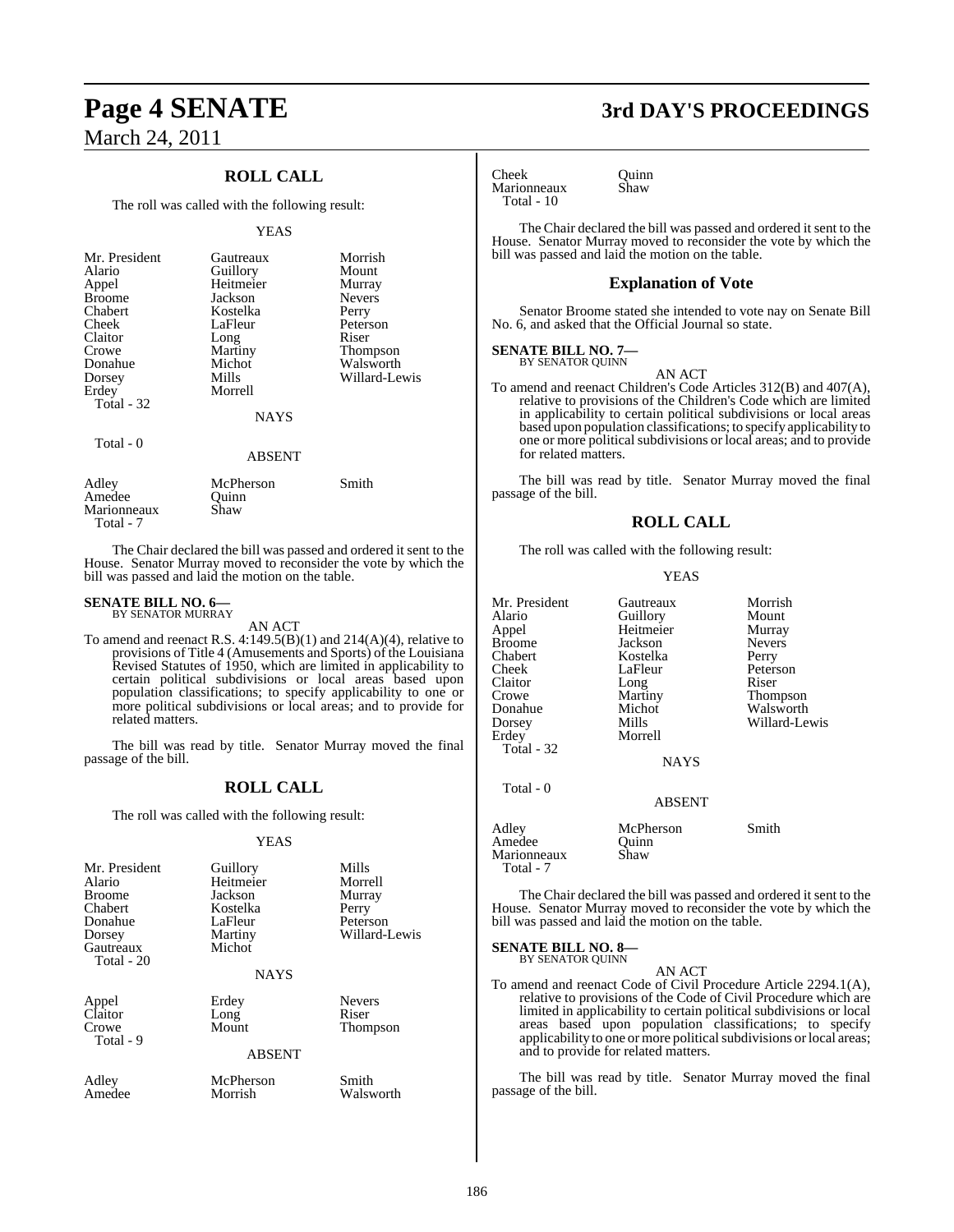# **3rd DAY'S PROCEEDINGS Page 5 SENATE**

### **ROLL CALL**

The roll was called with the following result:

#### YEAS

| Mr. President<br>Alario<br>Appel<br><b>Broome</b><br>Chabert<br>Cheek<br>Claitor<br>Crowe<br>Donahue<br>Dorsey<br>Erdey<br>Total - 32 | Gautreaux<br>Guillory<br>Heitmeier<br>Jackson<br>Kostelka<br>LaFleur<br>Long<br>Martiny<br>Michot<br>Mills<br>Morrell<br><b>NAYS</b> | Morrish<br>Mount<br>Murray<br><b>Nevers</b><br>Perry<br>Peterson<br>Riser<br>Thompson<br>Walsworth<br>Willard-Lewis |
|---------------------------------------------------------------------------------------------------------------------------------------|--------------------------------------------------------------------------------------------------------------------------------------|---------------------------------------------------------------------------------------------------------------------|
| Total $-0$                                                                                                                            | <b>ABSENT</b>                                                                                                                        |                                                                                                                     |

| Adley       | McPherson | Smith |
|-------------|-----------|-------|
| Amedee      | Ouinn     |       |
| Marionneaux | Shaw      |       |
| Total - 7   |           |       |

The Chair declared the bill was passed and ordered it sent to the House. Senator Murray moved to reconsider the vote by which the bill was passed and laid the motion on the table.

#### **SENATE BILL NO. 9—** BY SENATOR QUINN

#### AN ACT

To amend and reenact R.S. 9:1149.4(C)(1), 2901, 2921, 5625(C), (D), and  $(F)$ , and  $5633(A)(1)$ , relative to provisions of Title  $9$ (Civil Code - Ancillaries) of the Louisiana Revised Statutes of 1950, which are limited in applicability to certain political subdivisions or local areas based upon population classifications; to specify applicability to one or more political subdivisions or local areas; to adjust population categories to retain applicability; and to provide for related matters.

The bill was read by title. Senator Murray moved the final passage of the bill.

#### **ROLL CALL**

The roll was called with the following result:

#### YEAS

| Mr. President | Guillory    | Morrish       |
|---------------|-------------|---------------|
| Alario        | Heitmeier   | Mount         |
| Appel         | Jackson     | Murray        |
| <b>Broome</b> | Kostelka    | <b>Nevers</b> |
| Chabert       | LaFleur     | Perry         |
| Cheek         | Long        | Peterson      |
| Claitor       | Marionneaux | Riser         |
| Crowe         | Martiny     | Thompson      |
| Donahue       | Michot      | Walsworth     |
| Dorsey        | Mills       | Willard-Lewis |
| Gautreaux     | Morrell     |               |
| Total - 32    |             |               |
|               | <b>NAYS</b> |               |
| Total - 0     |             |               |

#### ABSENT

| Adley     |
|-----------|
| Amedee    |
| Erdey     |
| Total - 7 |

McPherson Smith Quinn Shaw

# March 24, 2011

The Chair declared the bill was passed and ordered it sent to the House. Senator Murray moved to reconsider the vote by which the bill was passed and laid the motion on the table.

## **SENATE BILL NO. 10—** BY SENATOR MARTINY

AN ACT

To amend and reenact R.S. 26:351(7), 493.1, 583(C)(2), 597(A), and 598(A), relative to provisions of Title 26 (Liquors - Alcoholic Beverages) of the Louisiana Revised Statues of 1950, which are limited in applicability to certain political subdivisions or local areas based upon population classifications; to specify applicability to one or more political subdivisions or local areas; to adjust population categories to retain applicability; and to provide for related matters.

The bill was read by title. Senator Martiny moved the final passage of the bill.

#### **ROLL CALL**

The roll was called with the following result:

#### YEAS

| Mr. President<br>Alario<br>Appel<br>Broome<br>Chabert<br>Cheek<br>Claitor<br>Donahue<br>Dorsey<br>Erdey<br>Total - 29 | Gautreaux<br>Guillory<br>Heitmeier<br>Jackson<br>Kostelka<br>LaFleur<br>Martiny<br>Michot<br>Mills<br>Morrell<br><b>NAYS</b> | Morrish<br>Mount<br>Murray<br><b>Nevers</b><br>Perry<br>Peterson<br><b>Thompson</b><br>Walsworth<br>Willard-Lewis |
|-----------------------------------------------------------------------------------------------------------------------|------------------------------------------------------------------------------------------------------------------------------|-------------------------------------------------------------------------------------------------------------------|
| Total - 0                                                                                                             | <b>ABSENT</b>                                                                                                                |                                                                                                                   |
| Adley<br>Amedee<br>Crowe<br>Long<br>Total - 10                                                                        | Marionneaux<br>McPherson<br>Ouinn<br>Riser                                                                                   | Shaw<br>Smith                                                                                                     |

The Chair declared the bill was passed and ordered it sent to the House. Senator Martiny moved to reconsider the vote by which the bill was passed and laid the motion on the table.

#### **SENATE BILL NO. 12—**

## BY SENATOR AMEDEE

AN ACT To amend and reenact R.S. 56:322(E)(1) and 1948.7(C), relative to provisions of Title 56 (Wildlife and Fisheries) of the Louisiana Revised Statutes of 1950, which are limited in applicability to certain political subdivisions or local areas based upon population classifications; to specify applicability to one or more political subdivisions; and to provide for related matters.

The bill was read by title. Senator Murray moved the final passage of the bill.

#### **ROLL CALL**

The roll was called with the following result:

#### **YEAS**

| Mr. President | Gautreaux | Morrish       |
|---------------|-----------|---------------|
| Alario        | Guillory  | Mount         |
| Appel         | Heitmeier | Murray        |
| Broome        | Jackson   | <b>Nevers</b> |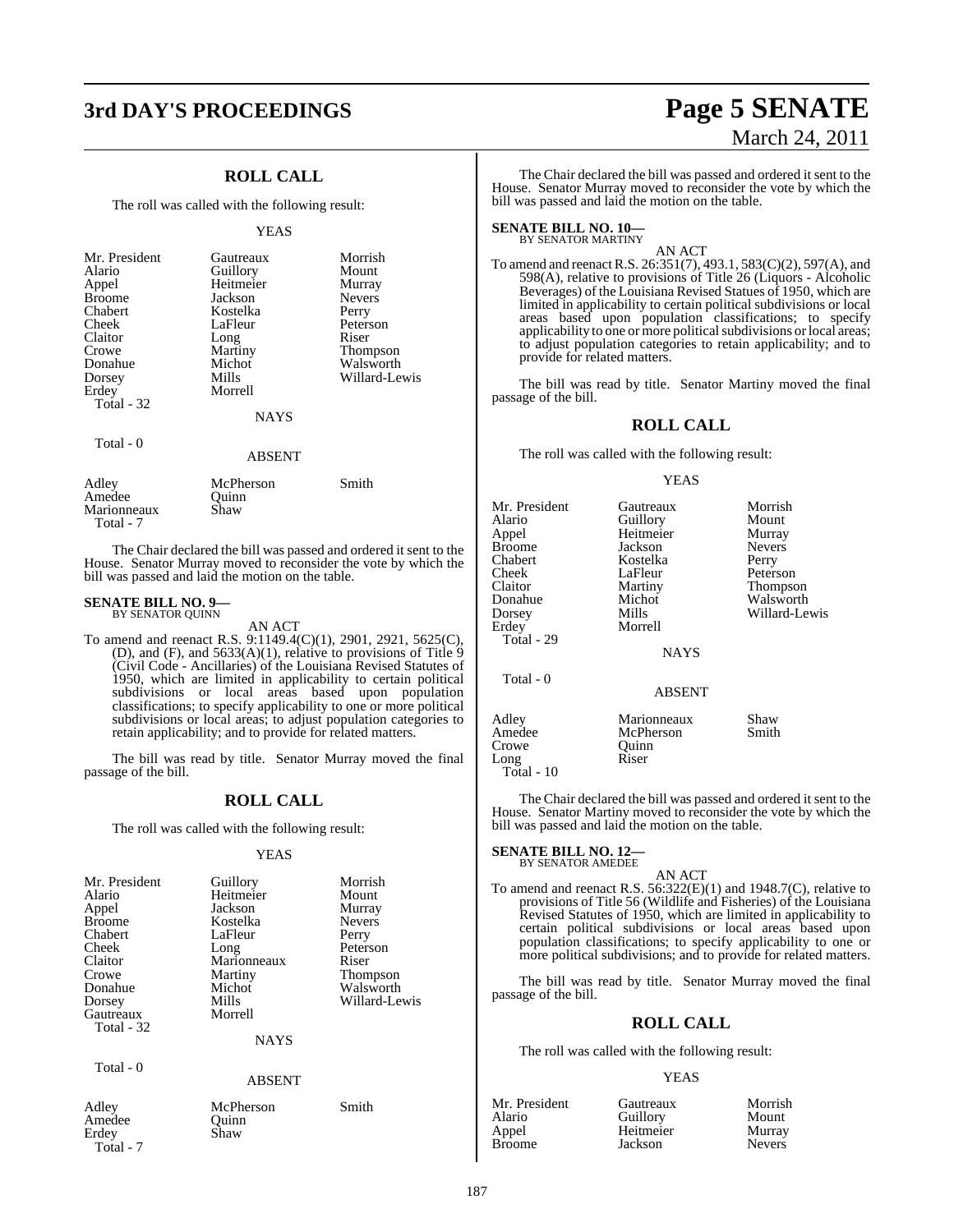| Chabert    | Kostelka      | Perry           |
|------------|---------------|-----------------|
| Cheek      | LaFleur       | Peterson        |
| Claitor    | Long          | <b>Thompson</b> |
| Crowe      | Martiny       | Walsworth       |
| Donahue    | Michot        | Willard-Lewis   |
| Dorsey     | Mills         |                 |
| Erdey      | Morrell       |                 |
| Total - 31 |               |                 |
|            | <b>NAYS</b>   |                 |
| Total - 0  |               |                 |
|            | <b>ABSENT</b> |                 |
| Adley      | McPherson     | Shaw            |
| Amedee     | Ouinn         | Smith           |

Marionneaux Riser Total - 8

The Chair declared the bill was passed and ordered it sent to the House. Senator Murray moved to reconsider the vote by which the bill was passed and laid the motion on the table.

## **SENATE BILL NO. 13—** BY SENATOR MURRAY

AN ACT

To amend and reenact R.S. 8:308(B), relative to provisions of Title 8 (Cemeteries) of the Louisiana Revised Statutes of 1950, which are limited in applicability to certain political subdivisions or local areas based upon population classifications; to specify applicability to one or more political subdivisions or local areas; and to provide for related matters.

#### **Floor Amendments**

Senator Murray sent up floor amendments.

#### **SENATE FLOOR AMENDMENTS**

Amendments proposed by Senator Murray on behalf of the Legislative Bureau to Engrossed Senate Bill No. 13 by Senator Murray

AMENDMENT NO. 1

On page 1, line 13, following "**Orleans**" and before "been" change "has" to "**have**"

On motion of Senator Murray, the amendments were adopted.

The bill was read by title. Senator Murray moved the final passage of the amended bill.

#### **ROLL CALL**

The roll was called with the following result:

#### YEAS

| Mr. President<br>Alario<br>Appel<br><b>Broome</b><br>Chabert<br>Cheek<br>Claitor<br>Crowe<br>Donahue<br>Dorsey<br>Erdey<br>Total $-31$ | Gautreaux<br>Guillory<br>Heitmeier<br>Jackson<br>Kostelka<br>LaFleur<br>Long<br>Martiny<br>Michot<br>Mills<br>Morrell<br><b>NAYS</b> | Morrish<br>Mount<br>Murray<br><b>Nevers</b><br>Perry<br>Peterson<br><b>Thompson</b><br>Walsworth<br>Willard-Lewis |
|----------------------------------------------------------------------------------------------------------------------------------------|--------------------------------------------------------------------------------------------------------------------------------------|-------------------------------------------------------------------------------------------------------------------|
| Total $-0$                                                                                                                             |                                                                                                                                      |                                                                                                                   |

## **Page 6 SENATE 3rd DAY'S PROCEEDINGS**

#### ABSENT

Adley **McPherson** Shaw<br>Amedee Ouinn Smith Amedee Quinn<br>Marionneaux Riser Marionneaux Total - 8

The Chair declared the amended bill was passed, ordered reengrossed and sent to the House. Senator Murray moved to reconsider the vote by which the bill was passed and laid the motion on the table.

## **SENATE BILL NO. 16—** BY SENATOR HEITMEIER

AN ACT

To amend and reenact R.S. 41:1212(G), 1215(B)(8), and 1224, relative to provisions of Title 41 (Public Lands) of the Louisiana Revised Statutes of 1950, which are limited in applicability to certain political subdivisions or local areas based upon population classifications; to specify applicability to one or more political subdivisions or local areas; and to provide for related matters.

#### **Floor Amendments**

Senator Heitmeier sent up floor amendments.

#### **SENATE FLOOR AMENDMENTS**

Amendments proposed by Senator Heitmeier on behalf of the Legislative Bureau to Engrossed Senate Bill No. 16 by Senator Heitmeier

#### AMENDMENT NO. 1

On page 2, line 7, following "to" and before "public" change "said" to "**the**"

#### AMENDMENT NO. 2

On page 2, line 24, following "Paragraph (7)" and before "and" change "herein" to "**of this Subsection**"

On motion of Senator Heitmeier, the amendmentswere adopted.

The bill was read by title. Senator Heitmeier moved the final passage of the amended bill.

#### **ROLL CALL**

The roll was called with the following result:

#### YEAS

| Mr. President     | Guillory    | Mount         |
|-------------------|-------------|---------------|
| Alario            | Heitmeier   | Murray        |
| Appel             | Jackson     | <b>Nevers</b> |
| <b>Broome</b>     | Kostelka    | Perry         |
| Chabert           | LaFleur     | Peterson      |
| Cheek             | Long        | Riser         |
| Crowe             | Martiny     | Thompson      |
| Donahue           | Michot      | Walsworth     |
| Dorsey            | Mills       | Willard-Le    |
| Erdey             | Morrell     |               |
| Gautreaux         | Morrish     |               |
| <b>Total - 31</b> |             |               |
|                   | <b>NAYS</b> |               |
| Claitor           |             |               |
| Total - 1         |             |               |
|                   |             |               |

Willard-Lewis

#### ABSENT

Adley McPherson Smith<br>Amedee Quinn Amedee Quinn<br>Marionneaux Shaw

Marionneaux Total - 7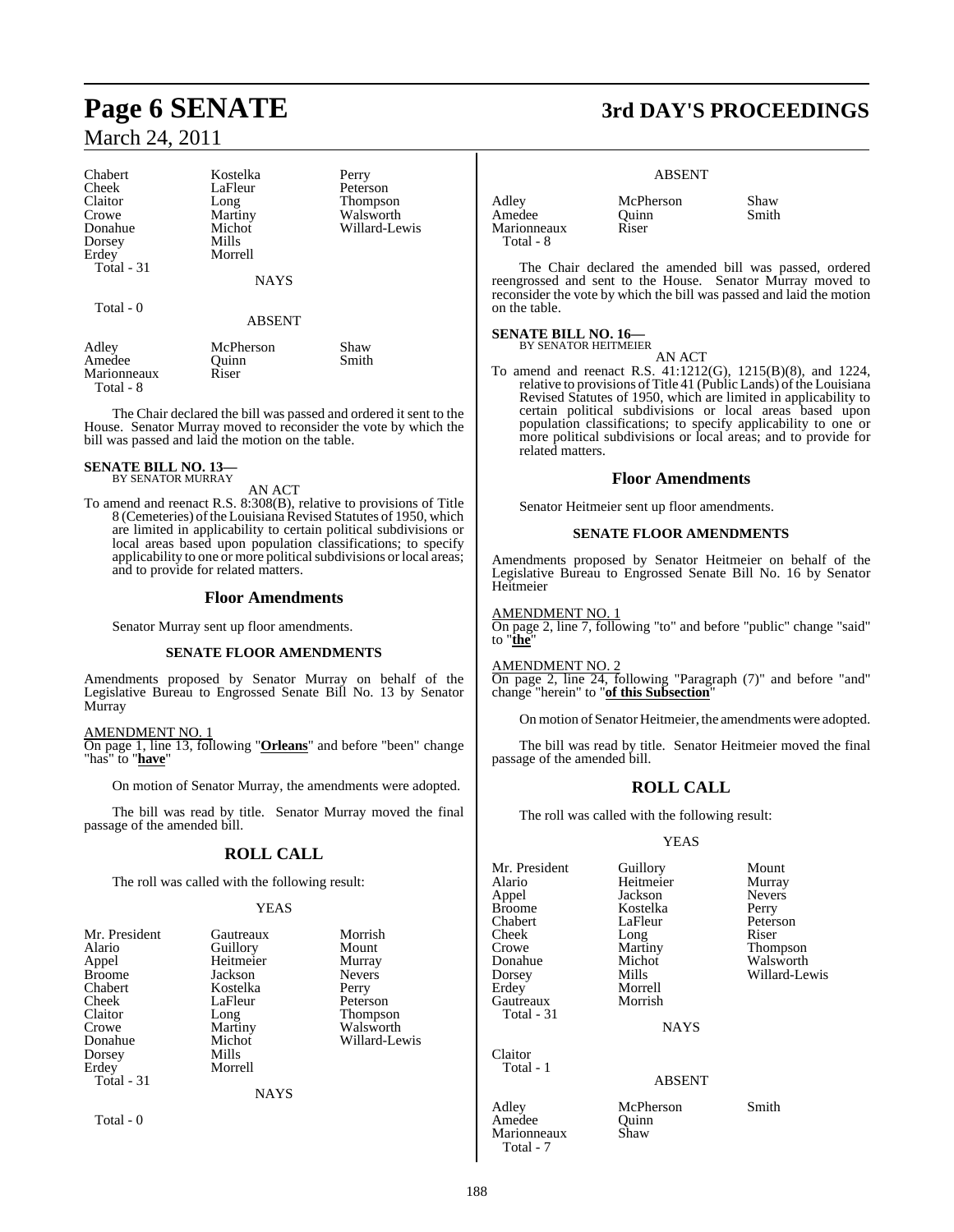## **3rd DAY'S PROCEEDINGS Page 7 SENATE**

# March 24, 2011

The Chair declared the amended bill was passed, ordered reengrossed and sent to the House. Senator Heitmeier moved to reconsider the vote by which the bill was passed and laid the motion on the table.

#### **SENATE BILL NO. 17—** BY SENATOR MARTINY

#### AN ACT

To amend and reenact R.S. 13:847(F)(1)(introductory paragraph), 961(F)(1)(e) and (f), 964.2, 996.22.1, 996.35, 996.36.1, 1000.1(A), 1384, 1568.3, 1908(A), 2080.1(B) and (C), 2103.2(A), 2496.2(A), 2575(C)(2), 2576(A)(introductory paragraph),  $2583.1(A)$ ,  $2590.1(A)(1)$ ,  $(B)(introducing)$ paragraph), and (E), and 4818, relative to provisions of Title 13 (Courts and Judicial Procedure) of the Louisiana Revised Statutes of 1950, which are limited in applicability to certain political subdivisions or local areas based upon population classifications; to specify applicability to one or more political subdivisions or local areas; to adjust population categories to retain applicability; and to provide for related matters.

#### **Floor Amendments**

Senator Martiny proposed the following amendments.

#### **SENATE FLOOR AMENDMENTS**

Amendments proposed by Senator Martiny to Engrossed Senate Bill No. 17 by Senator Martiny

AMENDMENT NO. 1 On page 10, at the beginning of line 27, insert "**East Baton Rouge Parish;**"

AMENDMENT NO. 2 On page 11, line 5, before "**Jefferson Parish**" insert "**East Baton Rouge Parish and**"

AMENDMENT NO. 3 On page 11, line 10, before "**Jefferson Parish**" insert "**East Baton Rouge Parish and**"

On motion of Senator Martiny, the amendments were adopted.

The bill was read by title. Senator Martiny moved the final passage of the amended bill.

#### **ROLL CALL**

The roll was called with the following result:

#### YEAS

| Mr. President<br>Alario<br>Appel<br><b>Broome</b><br>Chabert<br>Cheek<br>Claitor<br>Crowe<br>Donahue<br>Dorsey<br>Erdey<br><b>Total - 32</b> | Gautreaux<br>Guillory<br>Heitmeier<br>Jackson<br>Kostelka<br>LaFleur<br>Long<br>Martiny<br>Michot<br>Mills<br>Morrell<br><b>NAYS</b> | Morrish<br>Mount<br>Murray<br><b>Nevers</b><br>Perry<br>Peterson<br>Riser<br>Thompson<br>Walsworth<br>Willard-Lewis |
|----------------------------------------------------------------------------------------------------------------------------------------------|--------------------------------------------------------------------------------------------------------------------------------------|---------------------------------------------------------------------------------------------------------------------|
|                                                                                                                                              |                                                                                                                                      |                                                                                                                     |
| Total $-0$                                                                                                                                   | <b>ABSENT</b>                                                                                                                        |                                                                                                                     |

Adley McPherson Smith<br>Amedee Ouinn Amedee Marionneaux Shaw Total - 7

The Chair declared the amended bill was passed, ordered reengrossed and sent to the House. Senator Martiny moved to reconsider the vote by which the bill was passed and laid the motion on the table.

#### **SENATE BILL NO. 18—** BY SENATOR CLAITOR

AN ACT

To amend and reenact R.S. 48:711 and 719, relative to provisions of Title 48 (Roads, Bridges, and Ferries) of the Louisiana Revised Statutes of 1950, which are limited in applicability to certain political subdivisions or local areas based upon population classifications; to specify applicability to one or more political subdivisions or local areas; to repeal provisions that are outdated or obsolete; and to provide for related matters.

#### **Floor Amendments**

Senator Claitor sent up floor amendments.

#### **SENATE FLOOR AMENDMENTS**

Amendments proposed by Senator Claitor on behalf of the Legislative Bureau to Engrossed Senate Bill No. 18 by Senator Claitor

#### AMENDMENT NO. 1

On page 2, line 4, following "use," and before "may be" change "the same" to "**it**"

#### AMENDMENT NO. 2

On page 2, line 15, following "insofar as" delete the remainder of the line and insert "**the parishes and municipalities specified in R.S. 48:711 are concerned**."

On motion of Senator Claitor, the amendments were adopted.

The bill was read by title. Senator Claitor moved the final passage of the amended bill.

#### **ROLL CALL**

The roll was called with the following result:

#### YEAS

| Mr. President<br>Alario<br>Appel<br><b>Broome</b><br>Chabert<br>Cheek<br>Claitor<br>Crowe<br>Donahue<br>Dorsey<br>Erdey<br>Total - 32<br>Total - 0 | Gautreaux<br>Guillory<br>Heitmeier<br>Jackson<br>Kostelka<br>LaFleur<br>Long<br>Martiny<br>Michot<br>Mills<br>Morrell<br><b>NAYS</b> | Morrish<br>Mount<br>Murray<br><b>Nevers</b><br>Perry<br>Peterson<br>Riser<br>Thompson<br>Walsworth<br>Willard-Lewis |
|----------------------------------------------------------------------------------------------------------------------------------------------------|--------------------------------------------------------------------------------------------------------------------------------------|---------------------------------------------------------------------------------------------------------------------|
|                                                                                                                                                    | <b>ABSENT</b>                                                                                                                        |                                                                                                                     |
| Adley<br>Amedee<br>Marionneaux<br>Total - 7                                                                                                        | McPherson<br>Quinn<br>Shaw                                                                                                           | Smith                                                                                                               |

The Chair declared the amended bill was passed, ordered reengrossed and sent to the House. Senator Claitor moved to reconsider the vote by which the bill was passed and laid the motion on the table.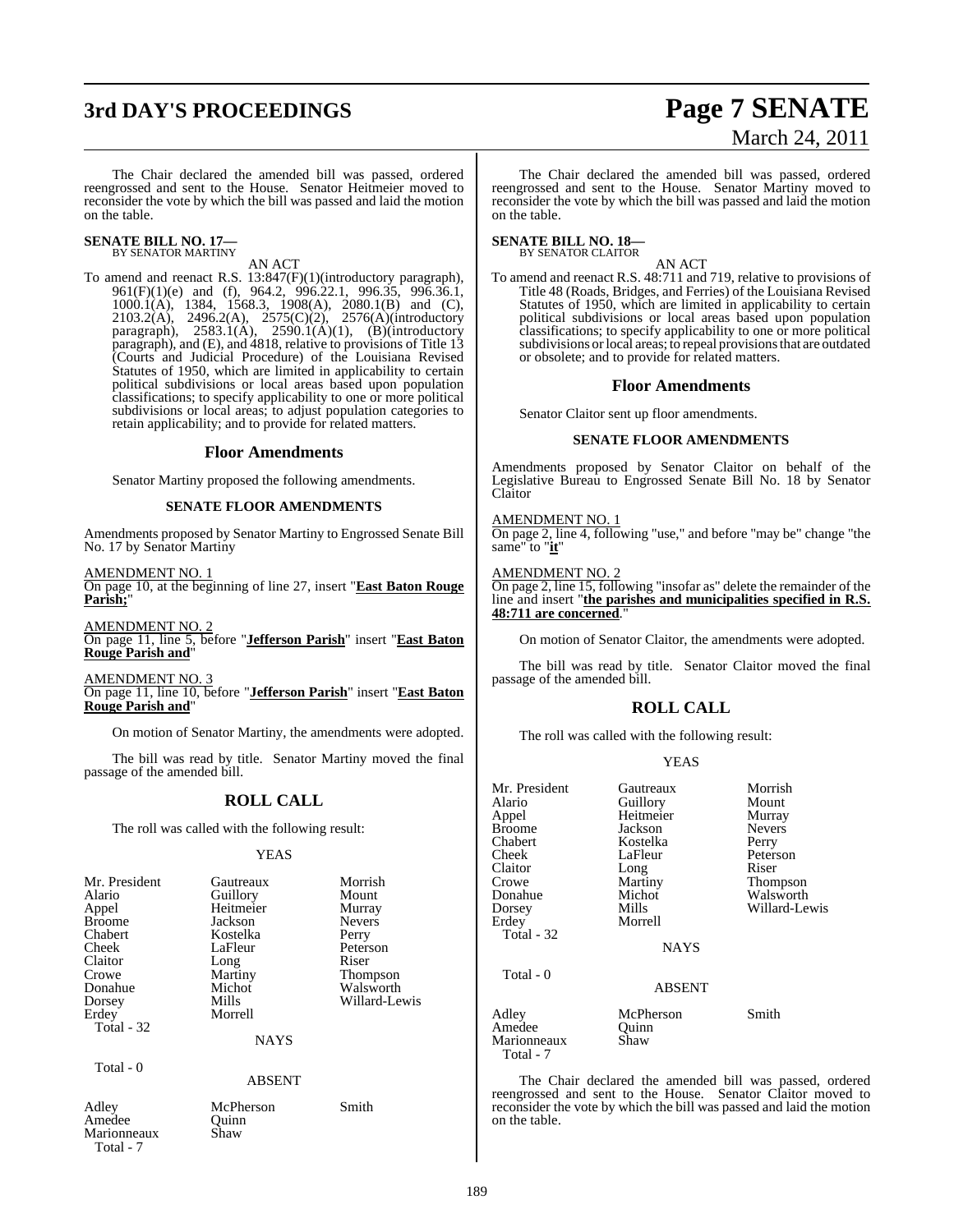# **Page 8 SENATE 3rd DAY'S PROCEEDINGS**

March 24, 2011

#### **SENATE BILL NO. 20—** BY SENATOR NEVERS

AN ACT

To amend and reenact R.S. 17:29(B), 84.01(A), 85.4(introductory paragraph), 85.6(introductory paragraph), 85.13(introductory paragraph), 85.14(introductory paragraph), 179(A), 221.2(A)(2),  $222(\text{C})(3)$ , 422(C), 431, 525(Å)(1), 1371(A)(5)(a), 1805(E), and 3991(B)(1)(b)(ii) and to repeal R.S. 17:7(18), 65, 81(L),  $154.1(A)(4)$ , and  $3048.1(C)(4)$ , relative to provisions of Title 17 (Education) of the Louisiana Revised Statutes of 1950, which are limited in applicability to certain political subdivisions or local areas based upon population classifications; to specify applicability to one or more political subdivisions or local areas; to adjust population categories to retain applicability; to repeal provisions that are outdated; and to provide for related matters.

#### **Floor Amendments**

Senator Nevers sent up floor amendments.

#### **SENATE FLOOR AMENDMENTS**

Amendments proposed by Senator Nevers on behalf of the Legislative Bureau to Engrossed Senate Bill No. 20 by Senator Nevers

#### AMENDMENT NO. 1

On page 2, line 15, following "and" and before "term" change "said" to "the"

#### AMENDMENT NO. 2

On page 4, line 15, following "census" change "**St. Tammany Parish** and the Caddo Parish" to "Caddo Parish **or St. Tammany Parish**"

AMENDMENT NO. 3 On page 4, line 16, before "shall" delete "School Board"

AMENDMENT NO. 4 On page 7, line 12, following "**the**" and before "police" insert "**city's**"

On motion of Senator Nevers, the amendments were adopted.

The bill was read by title. Senator Nevers moved the final passage of the amended bill.

### **ROLL CALL**

The roll was called with the following result:

#### YEAS

| Mr. President<br>Alario<br>Appel<br><b>Broome</b><br>Chabert<br>Cheek<br>Claitor<br>Crowe<br>Donahue<br>Dorsey<br>Erdey<br>Total - 32 | Gautreaux<br>Guillory<br>Heitmeier<br>Jackson<br>Kostelka<br>LaFleur<br>Long<br>Martiny<br>Michot<br>Mills<br>Morrell | Morrish<br>Mount<br>Murray<br><b>Nevers</b><br>Perry<br>Peterson<br>Riser<br>Thompson<br>Walsworth<br>Willard-Lewis |
|---------------------------------------------------------------------------------------------------------------------------------------|-----------------------------------------------------------------------------------------------------------------------|---------------------------------------------------------------------------------------------------------------------|
|                                                                                                                                       | <b>NAYS</b>                                                                                                           |                                                                                                                     |
| Total - 0                                                                                                                             | ABSENT                                                                                                                |                                                                                                                     |
| Adley<br>Amedee<br>Marionneaux<br>Total - 7                                                                                           | McPherson<br>Quinn<br>Shaw                                                                                            | Smith                                                                                                               |

The Chair declared the amended bill was passed, ordered reengrossed and sent to the House. Senator Nevers moved to reconsider the vote by which the bill was passed and laid the motion on the table.

## **SENATE BILL NO. 21—**<br>BY SENATOR MARIONNEAUX

BY SENATOR MARIONNEAUX AN ACT

To amend and reenact R.S. 47:301(14)(g)(i)(bb), 302.16(A), 305.37(B)(introductory paragraph), 332.10(A),  $337.10(D)$ (introductory paragraph),  $(K)(1)$ (introductory paragraph), and (L),  $462(A)(a)$ ,  $463.4(F)$ ,  $1003(5)(c)(ii)$  and  $(11)(a)$ , and 1925.1 and to repeal R.S.  $47:342(3)(b)$ , relative to provisions in Title 47 (Revenue and Taxation) of the Louisiana Revised Statutes of 1950, which are limited in applicability to certain political subdivisions or local areas based upon population classifications; to specify applicability to one or more political subdivisions of local areas; to adjust population categories to retain applicability; to repeal provisions that are outdated or obsolete; and to provide for related matters.

#### **Floor Amendments**

Senator Murray sent up floor amendments.

#### **SENATE FLOOR AMENDMENTS**

Amendments proposed by Senator Murray to Engrossed Senate Bill No. 21 by Senator Marionneaux

#### AMENDMENT NO. 1

On page 1, line 3, between "paragraph)" and ", 332.10(A)" insert "and  $(\bar{3})'$ 

#### AMENDMENT NO. 2

On page 1, line 12, at the end of the line, before the comma "," insert "and (3)"

#### AMENDMENT NO. 3

On page 3, between lines 10 and 11, insert the following: "\* \* \*

(3) The governing authority of a **the** parish may by resolution or ordinance provide an exemption as is provided for state sales tax in Subsection A of this Section from itssales and use tax and allsales and use taxes of political subdivisions levied within the territory of the parish and all sales taxes levied both within and without the municipality, except school board taxes."

On motion of Senator Murray, the amendments were adopted.

The bill was read by title. Senator Murray moved the final passage of the amended bill.

#### **ROLL CALL**

The roll was called with the following result:

Heitmeier

Morrell<br>Morrish

#### YEAS

Mr. President Guillory Mount<br>Alario Heitmeier Murray Appel Jackson Nevers<br>
Chabert Kostelka Perry Chabert Kostelka<br>Cheek LaFleur Cheek LaFleur Peterson<br>Claitor Long Riser Claitor Long Riser Crowe Martiny Thompson<br>
Donahue Michot Walsworth Donahue Michot Walsworth<br>Dorsey Mills Willard-Le Dorsey Mills Willard-Lewis Gautreaux Total - 31

**NAYS** 

Total - 0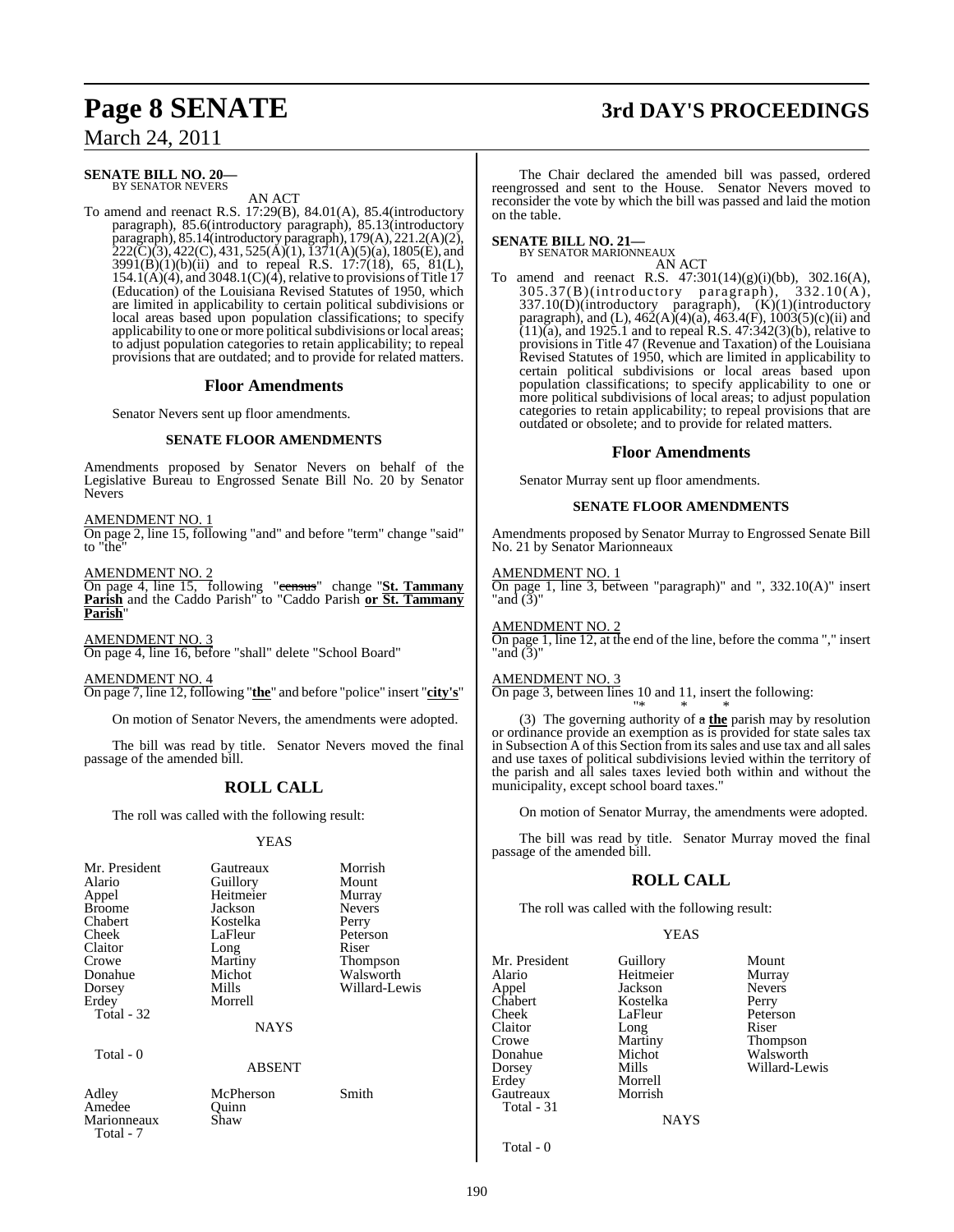# **3rd DAY'S PROCEEDINGS Page 9 SENATE**

#### ABSENT

**Broome** Total - 8

Adley Marionneaux Shaw<br>Amedee McPherson Smith McPherson<br>Quinn

The Chair declared the amended bill was passed, ordered reengrossed and sent to the House. Senator Murray moved to reconsider the vote by which the bill was passed and laid the motion on the table.

#### **Rules Suspended**

Senator Mount asked for and obtained a suspension of the rules to revert to the Morning Hour.

#### **Message from the House**

#### **ASKING CONCURRENCE IN HOUSE BILLS AND JOINT RESOLUTIONS**

#### March 24, 2011

To the Honorable President and Members of the Senate:

I am directed to inform your honorable body that the House of Representatives has finally passed and asks your concurrence in the following House Bills and Joint Resolutions:

| HB No. 18 | HB No. 23   | <b>HB</b> No. 24 |
|-----------|-------------|------------------|
| HB No. 25 | HB No. 27   | <b>HB</b> No. 11 |
| HB No. 12 | $HB$ No. 13 |                  |

Respectfully submitted, ALFRED W. SPEER Clerk of the House of Representatives

#### **House Bills and Joint Resolutions on First Reading**

Senator Mount asked for and obtained a suspension of the rules to read House Bills and Joint Resolutions a first and second time by title and refer them to Committee.

## **HOUSE BILL NO. 11—** BY REPRESENTATIVE FANNIN

AN ACT

To amend and reenact R.S. 38:90.1(7), 345(A), 1770(B)(1),  $2216(L)(2)$ ,  $2225.4$ ,  $2233.1(A)$ , and  $2251(F)$  and to repeal R.S.  $38:2212(A)(1)(d)(ii)$ , relative to provisions in Title 38 (Public Contracts, Works and Improvements) of the Louisiana Revised Statutes of 1950 which are limited in applicability to certain political subdivisions or local areas based upon population classifications; to specify applicability to one or more political subdivisions or local areas; to repeal provisions that are outdated or obselete; and to provide for related matters.

The bill was read by title and referred by the President to the Committee on Finance.

## **HOUSE BILL NO. 12—** BY REPRESENTATIVE FANNIN

AN ACT

To amend and reenact R.S. 39:467(A)(1)(b) and 551.3(B), relative to provisions in Title 39 (Public Finance) of the Louisiana Revised Statutes of 1950 which are limited in applicability to certain political subdivisions or local areas based upon population classifications; to specify applicability to one or more political subdivisions or local areas based upon population classifications; and to provide for related matters.

# March 24, 2011

The bill was read by title and referred by the President to the Committee on Finance.

## **HOUSE BILL NO. 13—** BY REPRESENTATIVE FANNIN

AN ACT To amend and reenact R.S. 49:149.5(C) and 214.5.8(E), relative to provisions in Title 49 (State Administration) of the Louisiana Revised Statutes of 1950 which are limited in applicability to certain political subdivisions or local areas based upon population classifications; to specify applicability to one or more political subdivisions or local areas based upon population classifications; and to provide for related matters.

The bill was read by title and referred by the President to the Committee on Judiciary A.

#### **HOUSE BILL NO. 18—**



To amend and reenact R.S. 40:401.1, 404.1, 490(C), 531(A)(2), (B), and (C), 537(A)(3), 1241(A)(2), 1496(G)(1), 1498(E) and (F), 1501.5(A), 1502.14, 1502.15(A), and 1509 and to repeal R.S. 40:404, relative to provisions of Title 40 (Public Health and Safety) of the Louisiana Revised Statutes of 1950 which are limited in applicability to certain political subdivisions or local areas based upon population classifications; to specify applicability to one or more political subdivisions or local areas; to repeal provisionsthat are outdated or obsolete; and to provide for related matters.

The bill was read by title and referred by the President to the Committee on Health and Welfare.

#### **HOUSE BILL NO. 23—**

BY REPRESENTATIVE WOOTON

AN ACT To amend and reenact R.S. 14:90(B), relative to provisions of Title 14 (Louisiana Criminal Code) of the Louisiana Revised Statutes of 1950 which are limited in applicability to certain political subdivisions or local areas based upon population classifications; to adjust population categories to retain applicability; and to provide for related matters.

The bill was read by title and referred by the President to the Committee on Judiciary B.

## **HOUSE BILL NO. 24—** BY REPRESENTATIVE WOOTON

AN ACT<br>reenact R.S. To amend and reenact R.S.  $15:81(F)$ ,  $542(B)$ , 542.1.2(A)(introductory paragraph), 545(A)(1), 571.7(A), 574.5(E), 574.15(A)(1), 643(A), and 645(B) and to repeal R.S.  $15:80\text{A}(\text{C})$ , relative to provisions of Title 15 (Criminal Procedure) of the Louisiana Revised Statutes of 1950 which are limited in applicability to certain political subdivisions or local areas based upon population classifications; to specify applicability to one or more political subdivisions or local areas; to repeal provisionsthat are outdated or obsolete; and to provide for related matters.

The bill was read by title and referred by the President to the Committee on Judiciary B.

## **HOUSE BILL NO. 25—** BY REPRESENTATIVE WOOTON

AN ACT

To amend and reenact R.S. 27:93(A)(5)(introductory paragraph), 203, and 205(26), relative to provisions of Title 27 (Louisiana Gaming Control Law) of the Louisiana Revised Statutes of 1950 which are limited in applicability to certain political subdivisions or local areas based upon population classifications; to specify applicability to one or more political subdivisions or local areas; and to provide for related matters.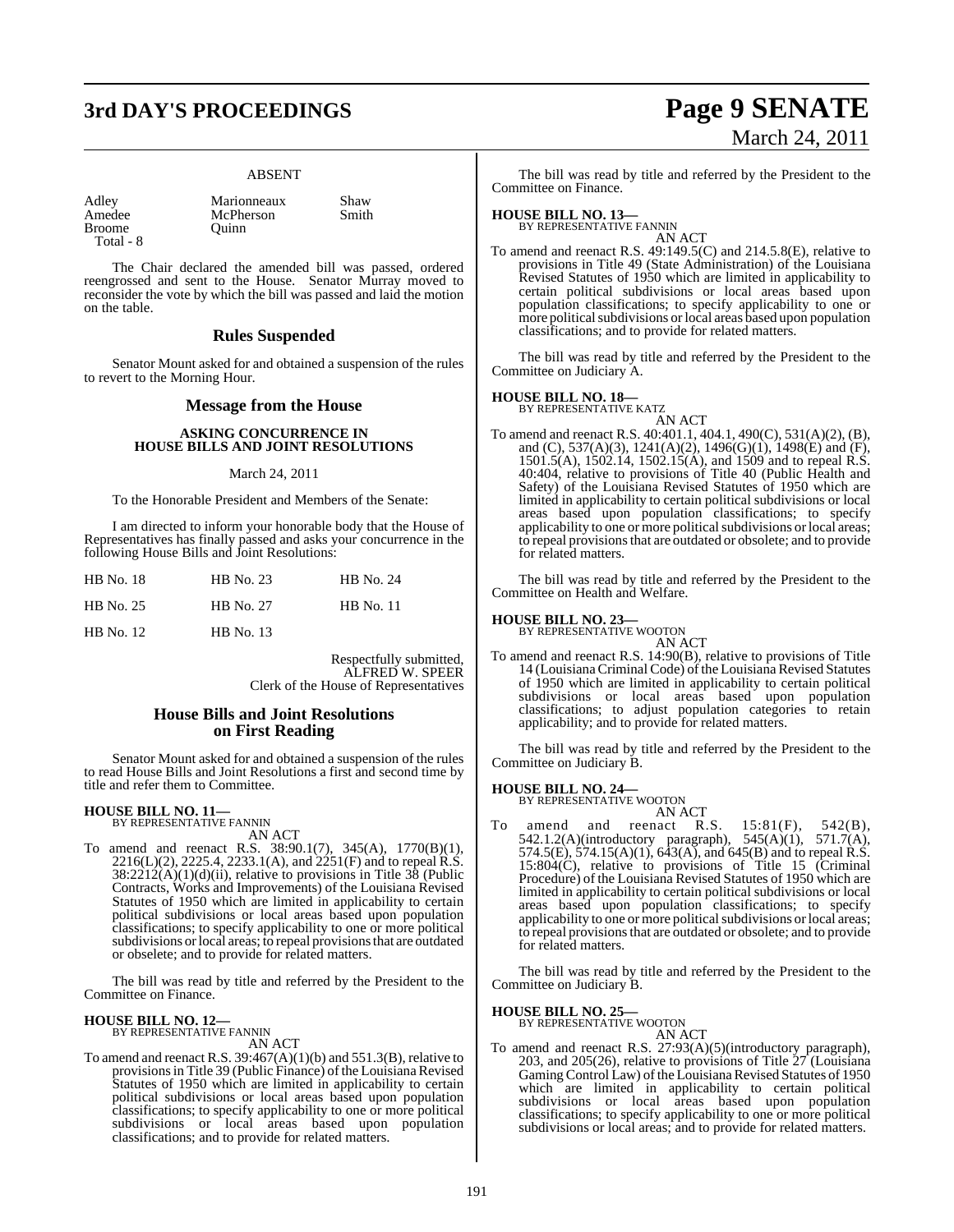The bill was read by title and referred by the President to the Committee on Judiciary B.

## **HOUSE BILL NO. 27—** BY REPRESENTATIVE PUGH

AN ACT

To amend and reenact R.S. 33:423.21, relative to Title 33 (Municipalities and Parishes) of the Louisiana Revised Statutes of 1950 which are limited in applicability to certain political subdivisions or local areas based upon population category; to specify applicability to Independence of a provision relative to the authority of the police chief to take certain personnel actions; and to provide for related matters.

The bill was read by title and referred by the President to the Committee on Local and Municipal Affairs.

#### **Message from the House**

#### **ASKING CONCURRENCE IN HOUSE CONCURRENT RESOLUTIONS**

#### March 24, 2011

To the Honorable President and Members of the Senate:

I am directed to inform your honorable body that the House of Representatives has finally passed and asks your concurrence in the following House Concurrent Resolutions:

HCR No. 9 HCR No. 10

Respectfully submitted, ALFRED W. SPEER Clerk of the House of Representatives

#### **House Concurrent Resolutions**

Senator Morrell asked for and obtained a suspension of the rules to read House Concurrent Resolutions a first and second time.

#### **HOUSE CONCURRENT RESOLUTION NO. 9—**

BY REPRESENTATIVE BROSSETT A CONCURRENT RESOLUTION

To express sincere and heartfelt condolences upon the death of former United States Secretary of State Warren M. Christopher.

The resolution was read by title. Senator Morrell moved to concur in the House Concurrent Resolution.

#### **ROLL CALL**

The roll was called with the following result:

#### YEAS

| Mr. President | Heitmeier | Mount         |
|---------------|-----------|---------------|
| Alario        | Jackson   | Murray        |
| Appel         | Kostelka  | <b>Nevers</b> |
| Chabert       | LaFleur   | Perry         |
| Cheek         | Long      | Peterson      |
| Claitor       | Martiny   | Riser         |
| Crowe         | Michot    | Thompson      |
| Dorsey        | Mills     | Walsworth     |
| Erdev         | Morrell   | Willard-Lewis |
| Gautreaux     | Morrish   |               |
| Total - 29    |           |               |

**NAYS** 

Total - 0

#### ABSENT

Adley Guillory Shaw Amedee Marionneaux<br>Broome McPherson Donahue Ouinn Total - 10

McPherson

The Chair declared the Senate concurred in the House Concurrent Resolution and ordered it returned to the House.

**HOUSE CONCURRENT RESOLUTION NO. 10—**<br>BY REPRESENTATIVES DANAHAY, ARMES, FRANKLIN, GEYMANN,<br>GUINN, HILL, AND KLECKLEY AND SENATORS MORRISH, MOUNT,<br>AND SMITH

#### A CONCURRENT RESOLUTION

To commend Jim Beam, a legendary Louisiana journalist, for more than fifty years of outstanding service with the Lake Charles American Press.

The resolution was read by title. Senator Mount moved to concur in the House Concurrent Resolution.

#### **ROLL CALL**

The roll was called with the following result:

#### **YEAS**

| Mr. President | Gautreaux     | Mount         |
|---------------|---------------|---------------|
| Alario        | Heitmeier     | Murray        |
| Appel         | Jackson       | <b>Nevers</b> |
| Chabert       | Kostelka      | Perry         |
| Cheek         | Long          | Peterson      |
| Claitor       | Martiny       | Riser         |
| Crowe         | Michot        | Thompson      |
| Donahue       | Mills         | Walsworth     |
| Dorsey        | Morrell       | Willard-Lewis |
| Erdey         | Morrish       |               |
| Total - 29    |               |               |
|               | <b>NAYS</b>   |               |
| Total $-0$    |               |               |
|               | <b>ABSENT</b> |               |
| Adley         | LaFleur       | Shaw          |
| Amedee        | Marionneaux   | Smith         |
| <b>Broome</b> | McPherson     |               |

Total - 10 The Chair declared the Senate concurred in the House Concurrent Resolution and ordered it returned to the House.

McPherson<br>Quinn

#### **Reports of Committees**

The following reports of committees were received and read:

#### **REPORT OF COMMITTEE ON**

#### **SENATE AND GOVERNMENTAL AFFAIRS**

Senator Robert W. Kostelka, Chairman on behalf of the Committee on Senate and Governmental Affairs, submitted the following report:

#### March 24, 2011

To the President and Members of the Senate:

I am directed by your Committee on Senate and Governmental Affairs to submit the following report:

Guillory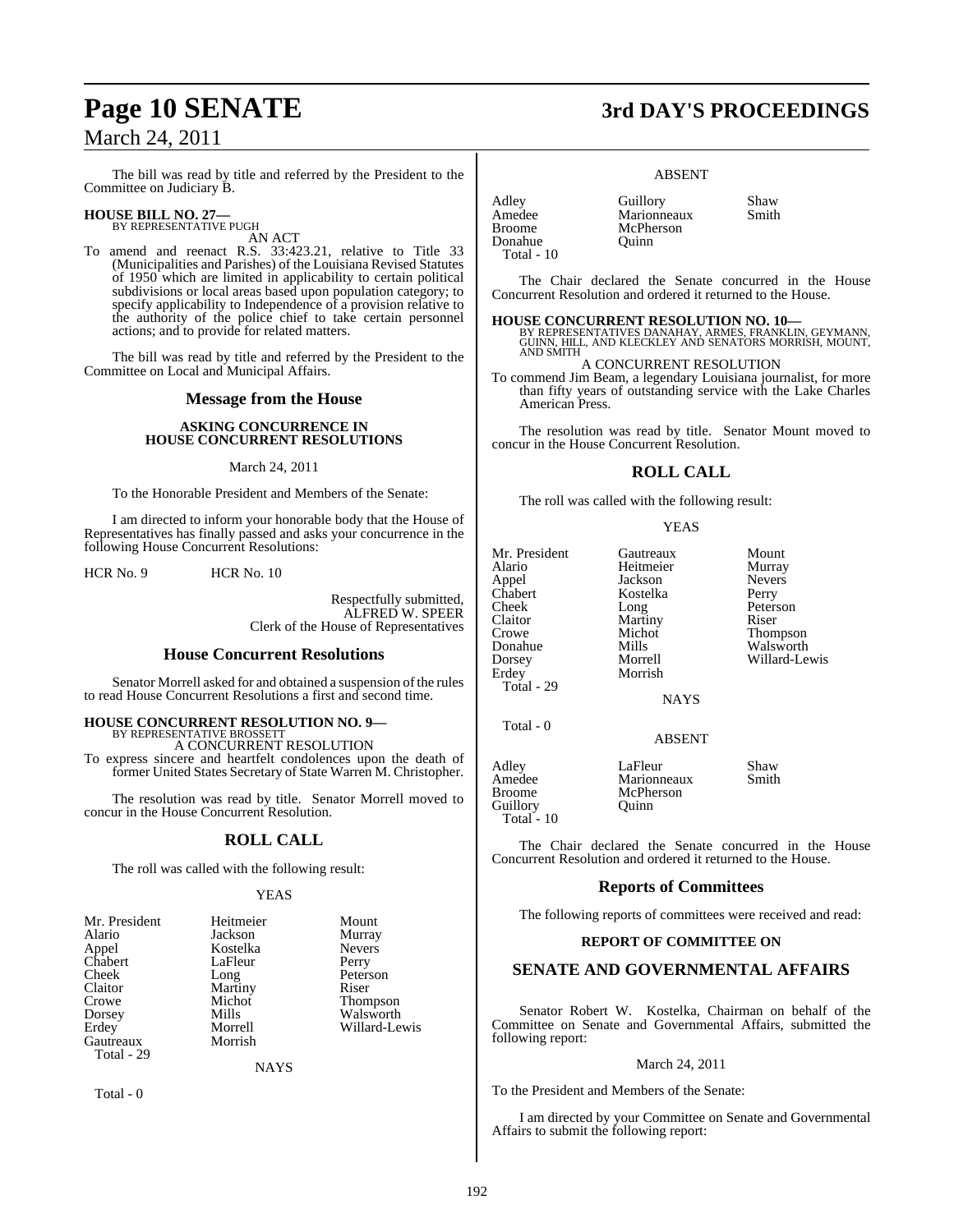## **3rd DAY'S PROCEEDINGS Page 11 SENATE**

#### **SENATE RESOLUTION NO. 4—** BY SENATOR MARIONNEAUX

A RESOLUTION

To urge and request the Senate and Governmental Affairs Committee to recommend, and the Louisiana Senate to enact, a Senate redistricting plan that includes the entirety of Pointe Coupee Parish within one Senate district.

Reported favorably.

## **SENATE BILL NO. 1—**<br>BY SENATOR CHAISSON

AN ACT

To enact R.S. 24:35 and to repeal R.S. 24:35.1, relative to legislative redistricting; to provide for the redistricting of the Senate of the Legislature of Louisiana; to provide for effective dates; and to provide for related matters.

Reported with amendments.

#### **SENATE BILL NO. 11—** BY SENATOR CLAITOR

AN ACT

To amend and reenact R.S. 18:2(5), 54, 423(D)(2), 574(A)(3), (D)(1), and  $(E)(1)$ , and  $1483(7)(d)$ , relative to provisions of Title 18 (Louisiana Election Code) of the Louisiana Revised Statutes of 1950, which are limited in applicability to certain political subdivisions or local areas based upon population classifications; to specify applicability to one or more political subdivisions or local areas; to adjust population categories to retain applicability; and to provide for related matters.

Reported favorably.

#### **SENATE BILL NO. 14—** BY SENATOR CLAITOR

AN ACT

To amend and reenact R.S. 42:15(B), 66(J), and 261(C), relative to the provisions of Title 42 (Public Officers and Employees) of the Louisiana Revised Statutes of 1950, which are limited in applicability to certain political subdivisions or local areas based upon population classifications; to specify applicability to one or more political subdivisions or local areas; and to provide for related matters.

Reported favorably.

#### **SENATE BILL NO. 15—** BY SENATOR CLAITOR

AN ACT

To amend and reenact R.S. 43:140(5), 142(B), 171(B), 200(5), and 201(C), relative to provisions of Title 43 (Public Printing and Advertisements) of the Louisiana Revised Statutes of 1950, which are limited in applicability to certain political subdivisions or local areas based upon population classifications; to specify applicability to one or more political subdivisions or local areas; and to provide for related matters.

Reported favorably.

Respectfully submitted, ROBERT W. KOSTELKA Chairman

#### **Senate Bills and Joint Resolutions on Second Reading Reported by Committees**

Senator Kostelka asked for and obtained a suspension of the rules to take up Senate Bills and Joint Resolutions just reported by Committees.

#### **SENATE BILL NO. 1—**

BY SENATOR CHAISSON

AN ACT To enact R.S. 24:35 and to repeal R.S. 24:35.1, relative to legislative redistricting; to provide for the redistricting of the Senate of the Legislature of Louisiana; to provide for effective dates; and to provide for related matters.

Reported with amendments by the Committee on Senate and Governmental Affairs.

#### **SENATE COMMITTEE AMENDMENTS**

Amendments proposed by Senate Committee on Senate and Governmental Affairs to Original Senate Bill No. 1 by Senator Chaisson

#### **SENATE COMMITTEE AMENDMENTS**

Amendments proposed by Senate Committee on Senate and Governmental Affairs to Original Senate Bill No. 1 by Senator Chaisson

#### AMENDMENT NO. 1

On page 1, between lines 7 and 8 insert:

"**A. The Senate of the Legislature of Louisiana shall be composed of thirty-nine members. The state shall be divided into the following senatorial districts and one senator shall be chosen from each of the districts:**"

#### AMENDMENT NO. 2

On page 1, delete lines 8 through 17, and on page 2, delete line 1, and insert the following:

"**(3) District 3 is composed of Precincts 171, 172, 173, 174, 175, 179A, 179B, 180, 181, 182, 187, 188, 189, 200, 201, 210, 211, 212A (Part) that portion east of State Highway 3017 and north of Lapalco Blvd., 1-G and 2-G of Jefferson Parish; Precincts 6-1, 7-25A, 7-35, 7-37, 7-40, 8-1, 8-19, 8-20, 8-21, 8-22, 8-23, 8-24, 8-25, 8-26, 8-27, 9-1, 9-3, 9-3A, 9-4, 9-5, 9-5A, 9-6B, 9-6C, 9-6D, 9-6E, 9-6F, 9-7, 9-8, 9-8A, 9-9, 9-10, 9-11, 9-12, 9-13, 9-14, 9-15, 9-16, 9-25, 9-26, 9-28, 9-28C, 9-28E, 9-29, 9-30, 9-30A, 9-31, 9-31A, 9-31B, 9-32, 9-39, 9-39B, 9-40, 9-40A, 9-40C, 9-41, 9-41A, 9-41B, 9-41C, 9-41D, 9-43M, 9-44, 9-44I, 9-44L, 9-44M, 9-44N, 9-44P, 9-44Q, 15-1 and 15-5 of Orleans Parish and Precincts 10, 11, 12, 13, 14, 15, 16, 20, 21, 23, 30, 31, 32, 40, 42, 44, 50 and 51 of St. Bernard Parish.**"

AMENDMENT NO. 3

On page 2, line 2, change "(2) District 2" to "(4) District 4"

#### AMENDMENT NO. 4

On page 2, line 11, change "(3) District 3" to "(5) District 5" and delete lines 21 through 29, and on page 3, delete lines 1 through 4 and insert the following:

"**(7) District 7 is composed of Precincts 195, 196, 197A, 197B, 197C, 205, 213A, 213B, 213C, 214A, 214B, 225, 226, 232A, 232B, 3-G, 4-G, 5-G, 6-G, 7-G, 8-G, 9-G, 10-G and 11-G of Jefferson Parish; Precincts 15-2, 15-3, 15-6, 15-8, 15-9, 15-10, 15-11, 15-12, 15-12A, 15-13, 15-13A, 15-13B, 15-14, 15-14A, 15-14B, 15-14C, 15-14D, 15-14E, 15-14F, 15-14G, 15-15, 15-15A, 15-15B, 15-16, 15-17, 15-17A, 15-17B, 15-18, 15-18A, 15-18B, 15-18C, 15-18D, 15-18E, 15-18F, 15-19, 15-19A, 15-19B and 15-19C of Orleans Parish and Precincts 2-1, 3-1, 4-1 and 5-2 of Plaquemines Parish.**

**(8) District 8 is composed of Precincts 150, 151, 152, 153, 154, 155, 156, 157A, 157B, 170, 176, 177, 178, 183, 184, 185A, 185B, 190, 191, 192, 193, 194A, 194B, 198, 199, 202, 203, 204, 212A (Part) that portion west of State Highway 3017 and north of Lapalco Blvd., and that portion south of Lapalco Blvd., 212B, 215, 216A, 216B, 217, 227, 228, 229, 230, 231, 234, 235, 236, 237, 238, 246, 247, 248, 12-G, 13-G, 1-GI, 1-L, 1-W, 2-W, 3-W, 4-W, 5-W, 6-Wand 7-Wof Jefferson Parish andPrecincts 5-1, 6-1, 6-2, 6-3, 6-4, 7-1, 7-3, 8-1, 9-1 and 9-3 of Plaquemines Parish.**"

# March 24, 2011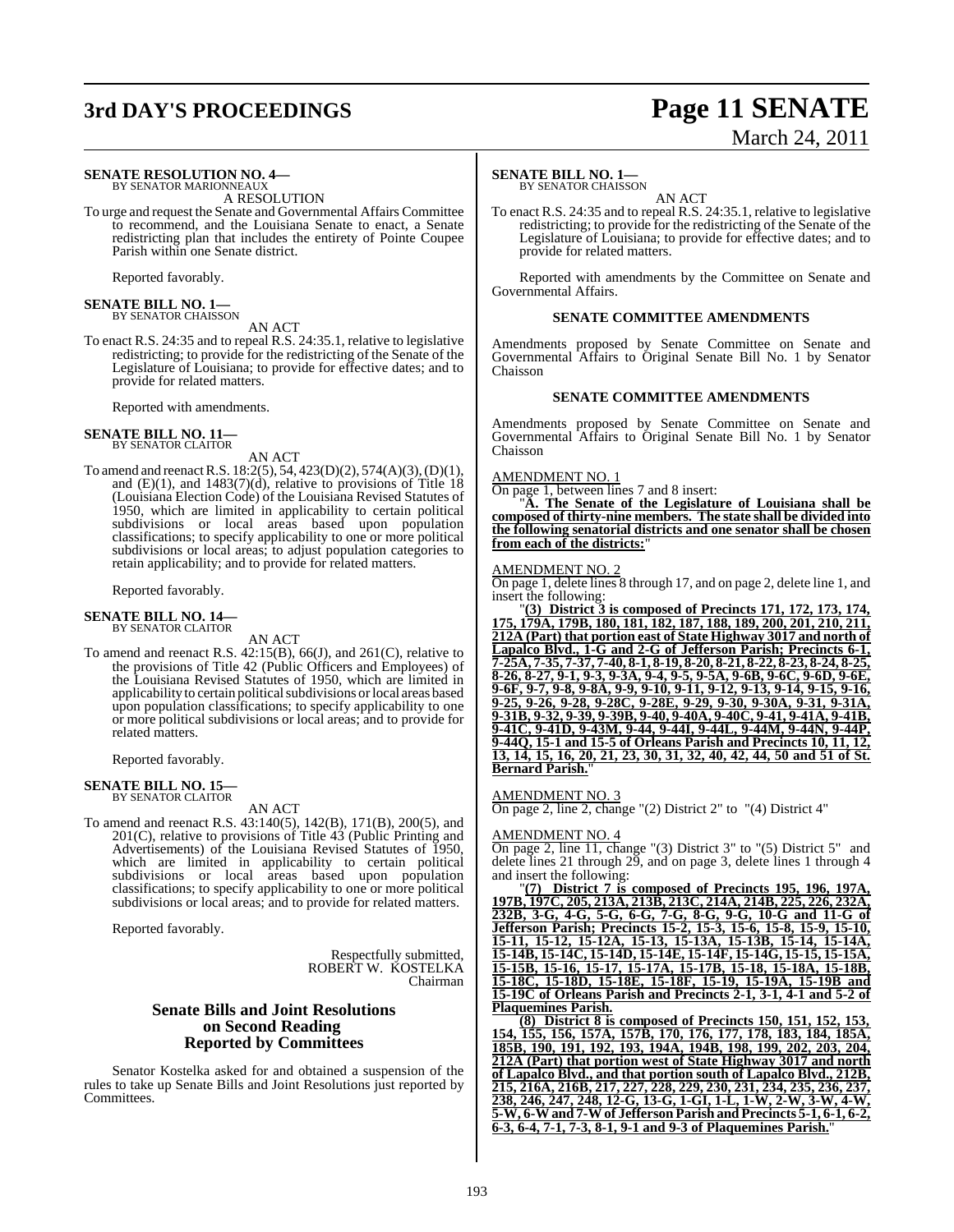#### AMENDMENT NO. 5

On page 3, line 5,change "(6) District 6" to "(9) District 9" and after "Precincts" insert "12, 13, 14, 15, 16, 17,"

AMENDMENT NO. 6 On page 3, line 6, delete "59,"

AMENDMENT NO. 7

On page 3, line 8, delete "105," and delete "125, 126,"

#### AMENDMENT NO. 8

On page 3, delete lines 11 through 23, and insert the following: "**(10) District 10 is composed of Precincts 1, 2, 3, 4, 5, 7, 8, 9, 10, 11, 21, 51, 52, 53, 54, 55, 56, 57, 58, 59, 61, 62, 63, 64, 65, 67, 68, 105, 116, 117, 118, 119, 120, 121, 122, 123, 124, 125, 126, 1-H, 2-H, 3-H, 4-H, 5-H, 6-H, 7-H, 8-H, 9-H, 1-K, 2-K, 3-K, 4-K, 5-K, 6-K, 7-K, 8-K, 9-K, 10-K, 11-K, 12-K, 13-KA, 14-K, 15-K, 16-K, 17-K, 18-K, 19-K, 20-K, 25-K, 26-K (Part) that portion northeast of Illinois Central Railroad, 27-K, 28-K, 34-K and 35-K of Jefferson Parish.**

**(1) District 1 is composed of Precincts 9-45 and 9-45A of Orleans Parish; Precincts 1-1, 1-2, 1-3 and 1-4 of Plaquemines Parish; Precincts 22, 24, 25, 33, 34, 41, 43, 45, 46, 52, 53, 54, 55, 56, 57 and 58 of St. Bernard Parish and Precincts 601, 602, 603, 604, 606, 705, 706, 801, 802, 803, 804, 805, 806, 807, 808, 809, 810, 811, 812, 813, 814, 815, 816, 817, 901, 902, 903, 904, 905, 906, 907, 908, 909, 910, 911, 912, 913, 914, 915, 916, 917, 918, 921, P01, S01, S02, S03, S04, S05, S06, S07, S08, S09, S10, S11, S12, S13, S15, S16, S17, S18, S19, S21, S22, S23, S24 and S25 of St. Tammany Parish.**"

#### AMENDMENT NO. 9

On page 3, line 24, change "(9) District 9" to "(11) District 11"

#### AMENDMENT NO. 10

On page 4, delete lines 2 through 17 and insert the following:

"**(12) District 12 is composed of Precincts 201, 202, 203, 204, 205, 206, 207, 301, 302, 303, 501, 502, 503, 504, 505 and F01 of St. Tammany Parish; Precincts 1, 2, 6, 11, 15, 16, 17, 18, 26, 27, 27A, 28, 28A, 33, 41, 43, 44, 101, 102, 103, 104, 104A, 105, 106, 106A, 106B, 107, 108, 109, 109A, 110, 111, 111A, 112, 114, 115B, 116, 118, 119, 120A, 121B, 123, 129 and 129A of Tangipahoa Parish and Washington Parish.**

**(6) District 6 is composed of Precincts 1-98, 2-6, 2-8, 3-1, 3-2, 3-3, 3-9, 3-12, 3-15, 3-16, 3-21, 3-22, 3-25, 3-26, 3-28, 3-30, 3-32, 3-33, 3-34, 3-37, 3-38, 3-43, 3-45, 3-46, 3-47 and 3-53 of East Baton Rouge Parish; Precincts 9 of Livingston Parish; Precincts 4-1, 4-2 and 5-1 of St. Helena Parish and Precincts 40, 40A, 42, 42A, 45, 45A, 46, 47, 48, 49, 70, 70A, 71, 72, 72A, 73, 74, 117, 121, 121A, 125, 127, 127A, 133, 133A, 137B, 139, 141, 149A and 151 of Tangipahoa Parish.**

**(13) District 13 is composed of Precincts 3-6 and 3-14 of East Baton Rouge Parish; Precincts 1, 1A, 1B, 1C, 1D, 2, 2A, 3, 3A, 4, 4A, 5, 5A, 5B, 6, 6A, 6B, 7, 7A, 8A, 8B, 10, 11, 11A, 12, 13A, 13B, 19, 20, 23, 23A, 23B, 24, 24A, 24B, 24C, 24D, 25, 26, 26A, 26B, 26C, 27, 28A, 28B, 29, 30, 35, 35A, 36, 36A, 39, 39A, 40, 40A and 41 of Livingston Parish and Precincts 137, 137A, 137C, 137D and 149 of Tangipahoa Parish."and on line 18, change "(13) District 13" to "(15) District 15**"

#### <u>AMENDMENT NO. 11</u>

On page 4, line 23, delete "1-7" and on line 25, delete "1-40"

#### AMENDMENT NO. 12

On page 4, delete lines 28 and 29, and on page 5, delete lines 1 through 28 and insert the following:

"**(16) District 16 is composed of Precincts 1-7, 1-8, 1-9, 1-12, 1-33, 1-34, 1-35, 1-40, 1-41, 1-42, 1-43, 1-44, 1-47, 1-48, 1-49, 1-52, 1-53, 1-56, 1-66, 1-69, 1-72, 1-74, 1-75, 1-80, 1-89, 1-90, 1-99, 1-103, 1-105, 3-4, 3-7, 3-10, 3-11, 3-13, 3-17, 3-18, 3-19, 3-27, 3-29, 3-31, 3-35, 3-36, 3-39, 3-40, 3-41, 3-48, 3-49, 3-51 and 3-52 of East Baton Rouge Parish.**

**(2) District 2 is composed of Precincts 30, 36, 37, 39, 42, 44, 45, 47, 48, 49, 50, 51, 52, 53, 54, 55, 56, 57 and 60 of Ascension**

## **Page 12 SENATE 3rd DAY'S PROCEEDINGS**

**Parish; Precincts 1-1, 1-2, 2-1, 2-2, 4-1, 4-2, 5-1, 5-2, 6-2 and 7-1 of Assumption Parish; Precincts 1, 7, 8, 10, 11, 12, 13, 13B, 13C, 14A, and 22 (Part) that portion east of State Highway 1 of Iberville Parish; Precincts 1-2, 1-3, 1-4, 2-1, 2-1A, 2-3, 2-3A, 2-4, 2-4A, 2-5, 2-7, 2-9, 2-10, 5-1, 5-1A and 5-1B of Lafourche Parish; Precincts 1-1 of St. Charles Parish; Precincts 2, 3, 4, 5, 6, 7, 7-A, 12, 13, 14, 15, 15B, 16, 17, 17-A and 18 of St. James Parish; Precincts 1-2, 1-3, 1-4, 1-5, 2-1, 2-2, 2-3, 2-4, 3-1, 3-2, 3-3, 3-4, 4-1, 4-3 and 4-9 of St. John the Baptist Parish and Precincts 1-1, 2-1A, 3-1A, 3-1B, 3-2, 4-2, 4-3A, 4-3B, 4-4, 4-5 and 5-1 of West Baton Rouge Parish.**

**(17) District 17 is composed of Precincts 2-3, 3-1, 3-2, 5-3, 5-4, 6-1, 7-2, 8-1 and 9-1 of Assumption Parish; Precincts 2-7, 2-21, 2-26, 2-29 and 2-32 of East Baton Rouge Parish; East Feliciana Parish; Precincts 2, 3, 4, 5, 6, 6A, 13A, 14, 14B, 15, 15A, 15B, 16, 17, 17A, 18, 19, 19A, 20, 21, 22 (Part) that portion west of State Highway 1, 23, 24, 25, 25A, 25B, 26, 26A, 27, 28, 29, 30, 31 and 32 of Iberville Parish; Pointe Coupee Parish; Precincts 1-1, 1-2, 2-1, 2-2, 3-1, 3-2, 3-3, 5-2, 6-1 and 6-2 of St. Helena Parish; Precincts 1-2 and 1-5 of St. Martin Parish and Precincts 2-1B, 2-2, 2-3, 4-1, 6-1, 6-2, 7-1, 7-2, 7-3 and 7-4 of West Baton Rouge Parish.**

**(18) District 18 is composed of Precincts 1, 2, 3, 4, 5, 6, 7, 8, 9, 10, 11, 12, 13, 14, 15, 16, 17, 18, 19, 20, 21, 22, 23, 24, 25, 26, 27, 28, 31, 32, 33, 34, 35, 40, 41, 43, 58 and 61 of Ascension Parish; Precincts 7B, 14, 15, 16, 17, 18, 21, 22, 31, 32, 33, 34, 38 and 43 of Livingston Parish and Precincts 8, 8-A, 9, 10 and 11 of St. James Parish.**

**(19) District 19 is composed of Precincts 104, 108, 115, 13-KB, 21-K, 22-K, 23-K, 24-K, 26-K (Part) that portion southwest of Illinois Central Railroad, 29-K, 30-K, 31-K and 33-K of Jefferson Parish; Precincts 3-1, 3-2, 3-3, 3-4, 3-5, 3-6, 4-1, 6-3, 7-1, 7-2, 7-3 and 7-4 of Lafourche Parish; Precincts 1-2, 1-3, 1-5, 1-6, 2-1, 2-2, 2-3, 2-4, 2-5, 3-1, 3-2, 3-3, 3-4, 3-5, 3-6, 4-1, 4-2, 4-3, 4-4, 5-1, 5-2, 5-3, 5-4, 5-5, 6-1, 6-2, 6-3, 6-4, 6-5, 6-6, 6-7, 6-8, 7-1, 7-2, 7-3 and 7-4 of St. Charles Parish and Precincts 1-1, 4-2, 4-4, 4-8, 5-1, 5-2, 5-3, 5-4, 5-5, 5-6, 5-7, 6-1, 6-3, 6-4, 7-2, 7-3, 7-4, 7-5 and 7-7 of St. John the Baptist Parish.**"

#### AMENDMENT NO. 13

On page 6, line 18, delete "10, 25," and after "33," insert "34,"

#### AMENDMENT NO. 14

On page 6, line 22, after "9," insert "10," and on line 23, after "24," insert "25,"

#### AMENDMENT NO. 15

On page 7, line 1, delete "1-1," and delete "3-2, 3-5,"

#### AMENDMENT NO. 16

On page 7, line 3, delete "6-16, 7-2, 7-3 and 7-4" and insert "and 6- 16"

#### AMENDMENT NO. 17

On page 7, line 4, after "362," insert "363,"

#### AMENDMENT NO. 18 On page 7, line 5, after "801," insert "860N, 860S,"

### AMENDMENT NO. 19

On page 7, line 7, after "Precincts" insert "1-1"

#### AMENDMENT NO. 20 On page 7, line 9, delete "34,"

#### AMENDMENT NO. 21

On page 7, line 14, delete "363," and on line 15 after "464," insert "466 E, 466W," and after "467," insert "and 468," and delete "664, 860N and 860S"

#### AMENDMENT NO. 22

On page 7, line 16, after "composed of" insert "Precincts 3-2, 3-5, 7- 2, 7-3, and 7-4 of Acadia Parish;"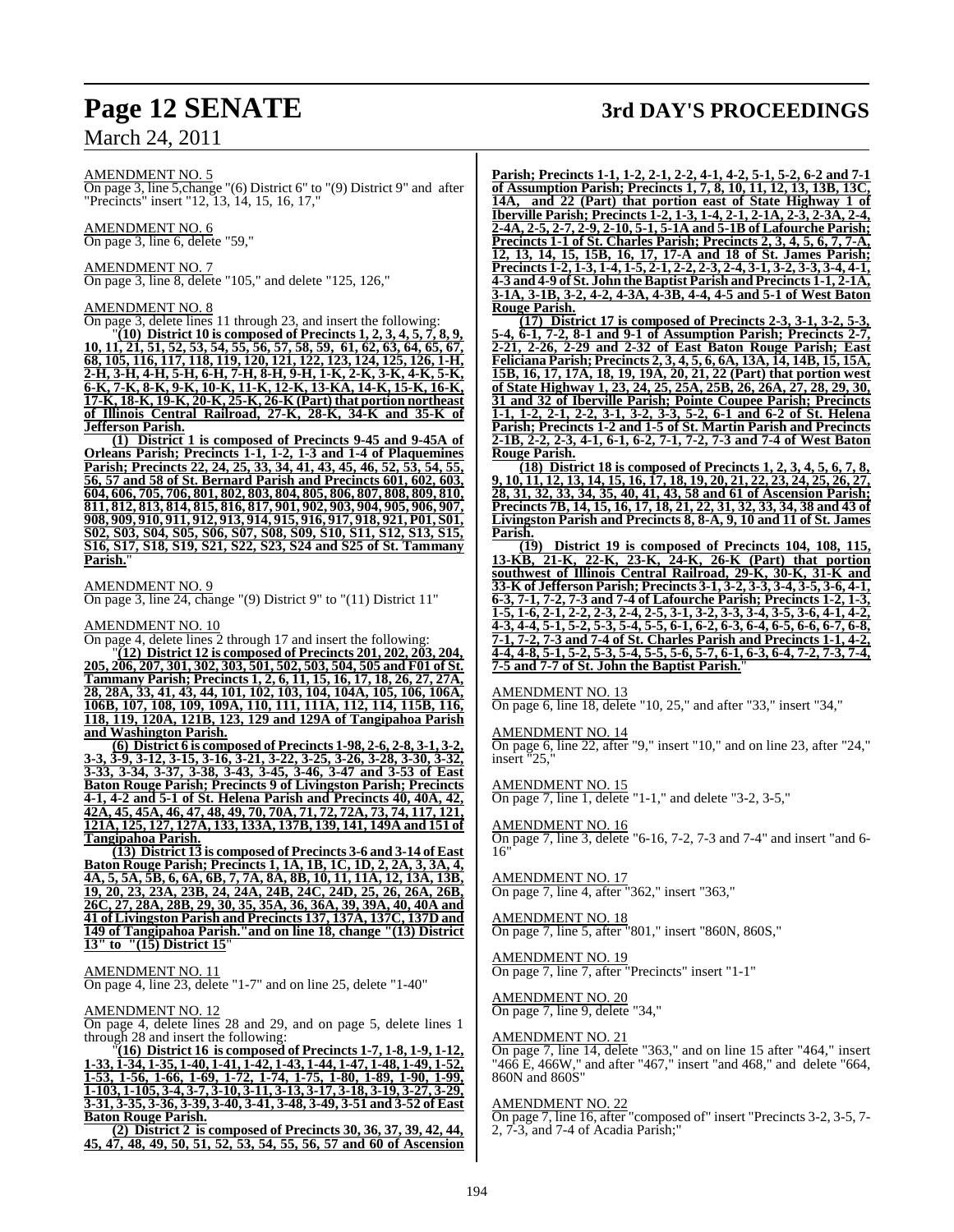## **3rd DAY'S PROCEEDINGS Page 13 SENATE** March 24, 2011

AMENDMENT NO. 23

On page 7, delete lines 23 through 29, and on page 8, delete lines 1 through 3 and insert the following:

"**(29) District 29 is composed of Precincts 1-1, 1-2, 1-3, 2-1, 2-2, 3-1, 7-1, 7-2, 7-3 and 7-4 of Bienville Parish; Precincts 2-2, 3-1, 3-2, 3-3, 4-2 and 8-1 of Grant Parish; Precincts 16, 17, 17A, 18, 19, 19A, 19B, 20, 20A and 25 of Jackson Parish; Precincts 1-1, 1-2, 1-3, 2-1, 2-2, 3-1, 9-1, 10-1, 10-3, 10-5, 11-1, 11-3 and 12-1 of Lincoln Parish; Precincts 1-2, 1-3, 1-4, 1-4B, 1-5, 1-5A, 1-8 and 1-13 of Natchitoches Parish; Precincts C1, C2, C3, C4, C5, C6, C7, C8, C9, C10, C11, C13, C14, C15, C17, C18, C19, C20, C21, C22, C24, C25, C28, C38, C39, C40, N1, N2, N3, N4, N5, N6, N8, N9, N11, N15, N19, N20, N21, S4, S14, S20 and S21 of Rapides Parish and Precincts 1-1, 1-4, 1-5, 2-1, 2-3, 3-1B, 5-1, 5-3, 6-1, 7-1, 7-1A, 7-2A and 7-5 of Winn Parish.**"

AMENDMENT NO. 24 On page 8, line 5 after "465," delete "466E, 466W, 468, "

AMENDMENT NO. 25 On page 8, line 6, after "663," insert "664,"

#### AMENDMENT NO. 26

On page 8, delete lines 7 through 29, and on page 9, delete lines 1 through 18 and insert the following:

"**(31) District 31 is composed of Precincts 1-1, 1-2, 1-3 and 2-1 of Grant Parish; Precincts 1-1, 1-1A, 1-3A, 1-4A, 1-6, 1-7, 1-9, 1-9A, 1-10, 1-10A, 1-10B, 1-11, 1-12, 1-14, 2-1, 2-2, 2-3, 2-4, 2-5, 2-6, 2-7, 2-7A, 2-8, 2-9, 3-1, 3-2, 3-3, 3-4, 3-5, 3-6, 3-7, 3-8, 3-9, 3-10, 4-1, 4-2, 4-3, 4-4, 4-5, 4-6, 4-7, 4-8 and 4-9 of Natchitoches Parish; Precincts C23, C26, C27, C30, C31, C32, C33, C34, C35, C36, C37, C41, C42, S1, S2, S5, S6, S7, S8, S9, S10, S11, S13, S15, S17, S18, S19, S22, S23, S24, S25, S26, S27, S28 and S29 of Rapides Parish; Red River Parish; Sabine Parish and Precincts 1-3, 2-2, 3-1, 3-1A, 3-1C, 3-2, 3-2A, 3-3, 4-1, 4-2, 4-2A, 4-3, 4-4, 4-5 and 6-1A of Winn Parish.**

**(32) District 32 is composed of Precincts 1-1, 1-2, 2-2A, 2-3A and 6-2A of Avoyelles Parish; Caldwell Parish; Catahoula Parish; Precincts 1-3 (Part) that portion northwest of US Highway 65; 3-1, 3-2, 3-3, 4-1, 4-2, 4-3, 4-4, 4-6, 5-2, 5-3, 5-4, 5-5, 5-6 and 5-7 of Concordia Parish; Franklin Parish; La Salle Parish; Precincts 25, 26, 57 and 58 of Ouachita Parish; Precincts N10, N22, N23, N24, N25, N26, N27, N28, N29 and S16 of Rapides Parish; Precinct 1 of Richland Parish and West Feliciana Parish.**

**(33) District 33 is composed of Precincts 1, 8, 10, 11, 21, 22, 31, 34, 35, 36, 37, 81, 84, 85, 87, 88, 91, 92, 93, 94 and 96 of Claiborne Parish; Precincts 4-1, 4-2, 4-3, 4-4, 4-5 and 5-2 of Lincoln Parish; Precincts 2, 3, 4, 6, 13, 20, 21, 22, 23, 24, 25, 26, 27, 28, 29, 30, 31, 34, 35, 39, 40, 41, 42, 43, 44, 45, 47, 48, 49, 50, 51, 53 and 54 of Morehouse Parish; Precincts 1, 2, 3, 4, 5, 6, 7, 8, 9, 35, 36, 37, 41, 43, 44, 44A, 49, 50 and 76 of Ouachita Parish; Union Parish and West Carroll Parish.**

**(34) District 34 is composed of Precincts 1-1, 1-2, 1-3 (Part) that portion southeast of US Highway 65, 1-4, 2-1, 2-4 and 5-1 of Concordia Parish; East Carroll Parish; Madison Parish; Precincts 1, 5, 7, 8, 9, 10, 12, 14, 15, 16, 17, 18, 33, 36, 37, 38, 52 and 55 of Morehouse Parish; Precincts 9A, 10, 11, 12, 13, 14, 15, 16, 17, 18, 19, 20, 21, 22, 23, 24, 27, 28, 29, 30, 60, 63, 65, 66, 67, 68, 69, 70, 72, 73, 74 and 79 of Ouachita Parish; Precincts 2, 3, 4, 5, 6, 7, 8, 9, 10, 11, 12, 13, 14, 15, 16, 17, 18, 19, 20, 21, 22, 23, 24, 25, 26, 27, 28, 29, 30, 31, 32, 33, 34 and 35 of Richland Parish and Tensas Parish.**

**(35) District 35 is composed of Precincts 2-3, 4-1, 5-1, 5-2, 6-1, 6-2, 6-3, 7-1, 7-2, 7-3, 7-4, 8-2 and 8-3 of Grant Parish; Precincts 1, 2, 3, 4, 5, 5A, 6, 7, 8, 8A, 9, 10, 11, 13, 14A, 15, 22, 24 and 26A of Jackson Parish; Precincts 3-2, 3-3, 3-4, 3-5, 5-1, 5-3, 5-4, 6-1, 6-2, 6-3, 6-4, 6-5, 7-1, 7-2, 8-1, 8-2, 8-3, 9-2, 9-3, 10-2, 10-4, 11-2 and 12-2 of Lincoln Parish; Precincts 31, 32, 33, 34, 38, 39, 40, 42, 45, 46, 47, 48, 51, 52, 53, 54, 55, 56, 59, 61, 62, 64, 71, 75, 77 and 78 of Ouachita Parish; Precincts N7, N12, N13, N14, N16, N17 and N18 of Rapides Parish and Precincts 5-2, 5-4, 5-5, 6-3, 6-4, 6-5, 6-6, 7-2, 7-7 and 7-7A of Winn Parish.**

**(36) District 36 is composed of Precincts 2-3, 3-2, 3-3, 3-4, 3-5, 4-1, 4-2, 4-4, 5-1, 5-2, 5-3, 5-4, 6-1, 6-2, 6-3 and 6-4 of** **Bienville Parish; Precincts 2-1, 2-17A, 2-18A, 2-18B, 2-18C, 2-21A, 2-21B, 2-21C, 2-21D, 2-22A, 2-22B, 3-1, 3-2, 3-3, 3-4, 4-1A, 4-2, 4-3A, 4-3B, 4-3C, 4-4A, 4-4B, 4-5A, 4-6, 4-7, 4-9, 4-11A, 4-11B and 4-11C of Bossier Parish; Precincts 3, 5, 7, 41, 42 and 51 of Claiborne Parish and Webster Parish.**"

#### AMENDMENT NO. 27

On page 9, delete lines 24 through 29, and on page 10, delete lines 1 through 3 and insert the following:

"**(38) District 38 is composed of Precincts 4, 56, 62, 63, 65, 66, 68, 72, 75, 78, 79, 84, 85, 87, 88, 89, 90, 91, 92, 93, 94, 95, 97, 100, 101, 103, 105, 107, 108, 110, 122, 123, 125, 126, 127, 128, 132, 133, 134 and 159 of Caddo Parish and De Soto Parish.**

**(39) District 39 is composed of Precincts 1, 2, 3, 5, 23, 25, 28, 29, 30, 31, 32, 34, 35, 36, 37, 38, 39, 40, 41, 42, 43, 44, 45, 46, 47, 50, 51, 52, 53, 54, 55, 57, 58, 59, 60, 61, 67, 69, 70, 71, 73, 74, 80, 81, 82, 83, 86, 98, 106, 130, 135, 136, 137, 138, 139, 140, 142, 143, 144, 145, 146, 149, 150, 151, 154, 155, 156, 157 and 158 of Caddo Parish.**"

AMENDMENT NO. 28

 $\overline{\text{On page 10, line 4, change}}$  "(B)" to "B." and change "this Act" to "this Section"

AMENDMENT NO. 29

On page 10, line 7, change "(C)" to "C." and change "this Act" to "this Section"

AMENDMENT NO. 30 On page 10, lines 10 and 13, change "Act" to "Section"

AMENDMENT NO. 31 On page 10, line 18, change "2012" to "2011"

#### AMENDMENT NO. 32

On page 10, line 21, after "Section" insert "4"

#### AMENDMENT NO. 33

On page 10, line 24, after "on" change "the second Monday in January, 2012" to "January 9, 2012"

### AMENDMENT NO. 34

On page 10, line 26, after "on" change "the second Monday in January, 2012" to "January 9, 2012"

#### AMENDMENT NO. 35

On page 11, line 1, change "This Act" to "The provisions of this Section and Sections 2 and 3 of this Act"

On motion of Senator Kostelka, the committee amendment was adopted. The amended bill was read by title, ordered engrossed and passed to a third reading.

## **SENATE BILL NO. 11—** BY SENATOR CLAITOR

AN ACT To amend and reenact R.S. 18:2(5), 54, 423(D)(2), 574(A)(3), (D)(1), and  $(E)(1)$ , and  $1483(7)(d)$ , relative to provisions of Title 18 (Louisiana Election Code) of the Louisiana Revised Statutes of 1950, which are limited in applicability to certain political subdivisions or local areas based upon population classifications; to specify applicability to one or more political subdivisions or local areas; to adjust population categories to retain applicability; and to provide for related matters.

Reported favorably by the Committee on Senate and Governmental Affairs. The bill was read by title, ordered engrossed and passed to a third reading.

## **SENATE BILL NO. 14—** BY SENATOR CLAITOR

AN ACT To amend and reenact R.S. 42:15(B), 66(J), and 261(C), relative to the provisions of Title 42 (Public Officers and Employees) of the Louisiana Revised Statutes of 1950, which are limited in